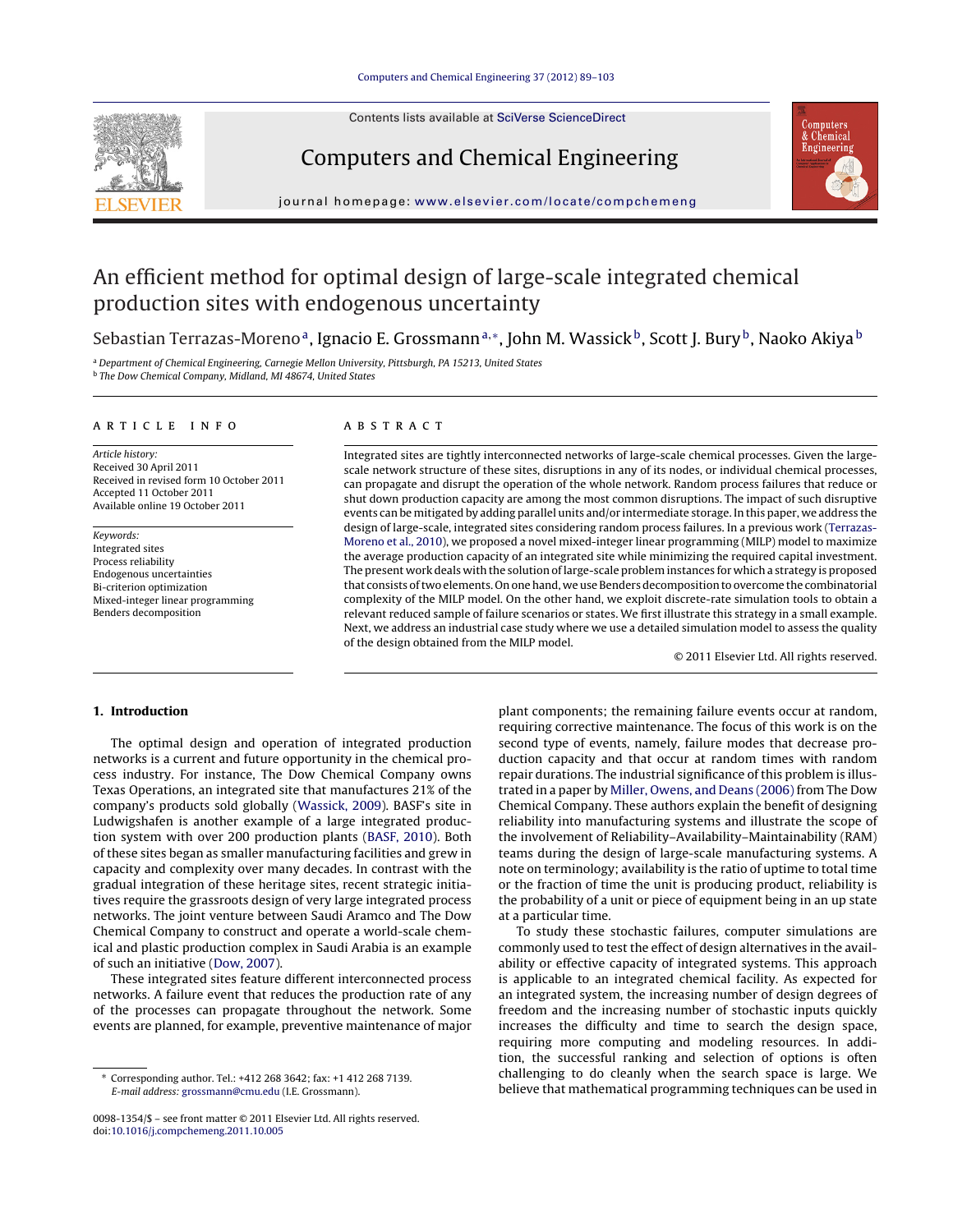conjunction with process simulation tools to provide an efficient tool for improving the design of integrated sites by significantly reducing the design space. This new space can be then thoroughly explored and validated via simulation. Additional opportunities for applying optimization to the solution of the design, planning, and scheduling of integrated sites can be found in Wassick (2009).

In our previous work (Terrazas-Moreno, Grossmann, Wassick, & Bury, 2010), we proposed a mixed-integer linear programming (MILP) model for the optimal design of integrated sites subject to random failures and random supply and demand. The optimization criteria were the maximization of the probability of meeting customer demands and the minimization of capital investment. To be a practical and useful tool for design teams, this challenging model must be solved efficiently. A literature review of optimization approaches for related problems, which includes the works by Davies and Swartz (2008), Pistikopoulos, Thomaidis, Melin, and Ierapetritou (1996), Pistikopoulos, Vassiliados, Arvela, and Papageorgiou (2001), and Straub and Grossmann (1990, 1993), can be found in that paper.

In the present paper, we propose a novel algorithm based on Benders decomposition (BD) (Benders, 1962) to solve large-scale instances of the MILP model mentioned above. There is rich literature on the application of BD to the design of process systems under uncertainty. Most of these applications model uncertainty using a stochastic programming (SP) representation and apply variations of the BD algorithm. The standard decomposition technique is referred to as L-shaped decomposition (Van Slyke & Wets, 1969) in the stochastic programming literature. Straub and Grossmann (1993) proposed a nonlinear programming (NLP) model for maximizing the feasible operating region of a network with uncertain process parameters and used Generalized Benders Decomposition (GBD) (Geoffrion, 1972) to solve this problem. A similar approach was proposed by Pistikopoulos (1995) and applied by Ierapetritou, Acevedo, and Pistikopoulos (1996) and Acevedo and Pistikopoulos (1998) as a general algorithmic technique for solving a class of problems defined as process design and operations under uncertainty. More recently, Liu, Fan, and Ordonez (2009) addressed the design of reliable transportation networks subject to unpredictable natural disasters using Generalized Benders Decomposition (GBD).

The work by Santoso, Ahmed, Goetschalckx, and Shapiro (2005) is related to the model and algorithm we present in this paper, although they deal with exogenous uncertainties as opposed to endogenous uncertainties in our case. The paper by Santoso et al. (2005) proposes a two-stage stochastic programming (SP) model to optimize the design of a supply chain network under uncertainty. The authors consider in their MILP model uncertainty in parameters such as processing cost, raw material supply, finished product demand, and processing capacity of manufacturing facilities. These uncertain parameters are discretized in order to build scenarios with different combinations of parameter values. The resulting number of scenarios can be huge for realistic problem instances. The paper proposed an algorithm based on BD where the 1st stage network design variables are considered complicating. An interesting feature of this paper is that Benders decomposition is enhanced with convergence accelerating techniques based on three ideas. The first is adding constraints besides the usual dual cuts to the master problem that can be derived as strengthened dual cuts or from constraints expressed in terms of variables in the master problem that were redundant and not included in the full space model. The second idea is a heuristic for finding good feasible solutions. The third is a trust region algorithm that prevents the master problem from oscillating wildly in the first iterations.

All of the implementations of BD and GBD mentioned above correspond to SP problems with exogenous uncertainties. That is, the stochastic process is independent of design decisions (Jonsbraten, Wets, & Woodruff, 1998). If we exclude exogenous uncertainties like demand and raw material supply, then the source of remaining uncertainties are random process failures, which are dependent on design decisions. This implicitly assumes that when a unit is "up" that it operates at the design rates. The number and selection of parallel processing units in the network are not known a priori, i.e., they are decision variables. Since the only processes where random failures can occur are those that are selected from the superstructure, the realizations of uncertainties are also a function of the decision variables. This type of uncertainty, defined as endogenous, significantly increases the complexity of the problem as well as the computational resources required for solving it. This paper proposes a novel implementation of Benders decomposition for two-stage stochastic programming (SP) problems with endogenous uncertainties. The technique we propose partly overcomes the combinatorial explosion in problem size that occurs with non-anticipativity constraints required in this type of problems (Jonsbraten, Wets, & Woodruff, 1998).

In the following sections, we present the problem of optimal design of integrated sites and its representation as a two-stage MILP stochastic programming problem. Some important properties of the problem are given, and the decomposition approach that exploits these properties is presented. Finally, we test the methodology with two numerical examples, one of them being an industrial case study. As part of the solution of this case study, we analyze a scenario reduction technique, and we report the results of simulating the operation of the Pareto-optimal designs with a commercial simulation tool, ExtendSim® (Imagine That Inc., 2010).

#### 2. Problem statement

In this section, we describe the problem of optimal design of highly available integrated sites.

The following list of given data, degrees of freedom, optimization criteria, and assumptions is reproduced with minor changes from Terrazas-Moreno et al. (2010).

Given are:

- The superstructure of an integrated site with allowable parallel production units in each plant and intermediate storage tanks.
- A set of materials that the plants consume and produce.
- Mass balance coefficients for all units in the superstructure.
- The maximum capacity that can be assigned to each unit in the integrated site.
- Maximum supply of raw materials and maximum demand of finished products.
- Number of failure modes, production rate loss as a result of each failure, and the time between failure (TBF) and time to repair (TTR) per failure mode, either as probability distributions or mean values (MTBF and MTTR, respectively).
- A cost function that relates design decisions with capital investment.

The problem is to determine:

- The number of production units for each plant.
- The capacity of each unit.
- Sizes of intermediate storage between plants.
- For each state, material flows between plants and rate of accumulation or depletion of material in storage.

The objective is to determine the set of Pareto-optimal solutions that:

• Maximize the average production rate at which the integrated site supplies chemicals to an external market.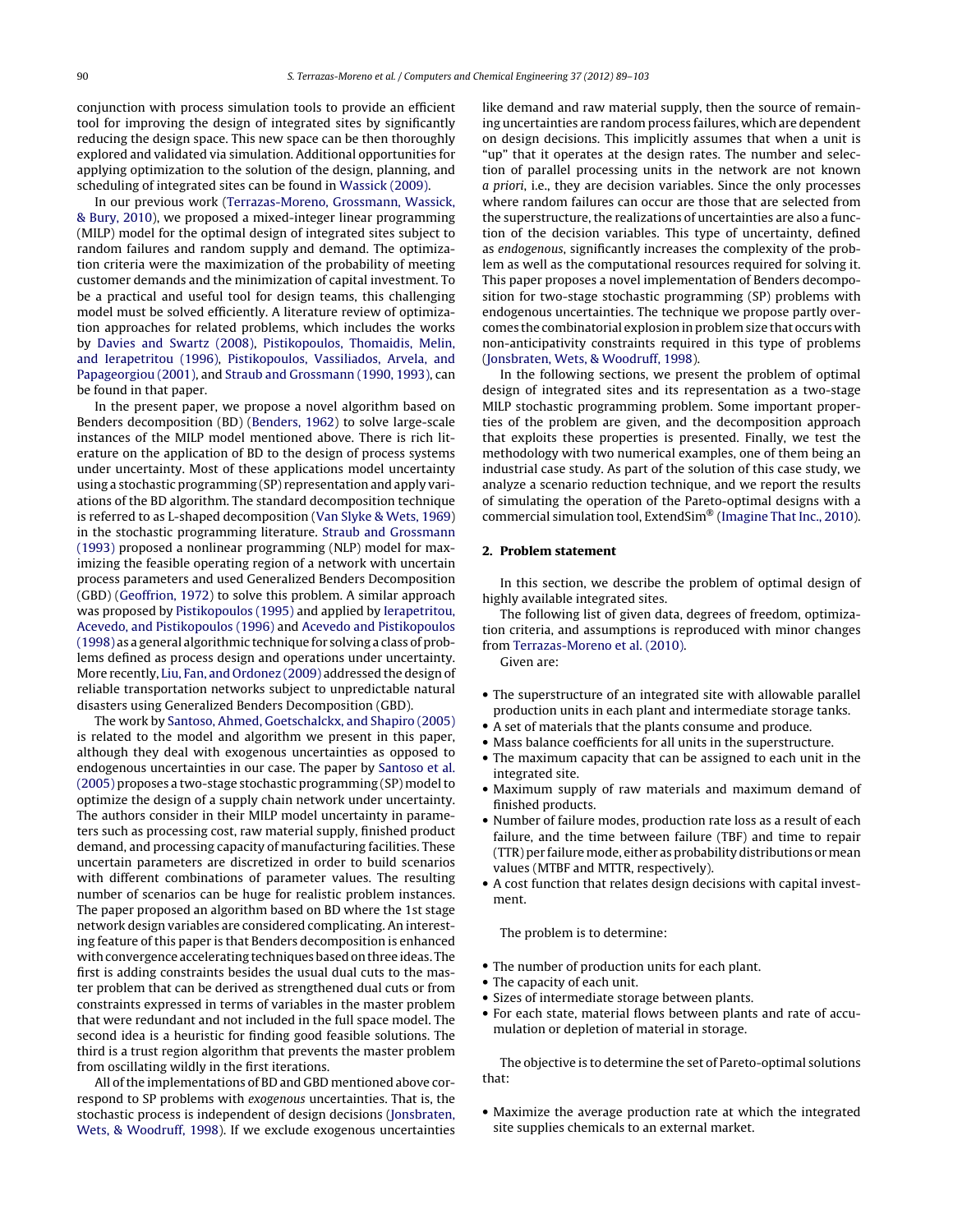## • Minimize the capital investment.

An interesting aspect of our approach is the development of a set of discrete states that correspond to all possible combinations of failure modes in the integrated site and a set of frequency and duration equations that allows us to calculate the mean residence time mrt and frequency of encounters fr of all possible states in the system, based only on the knowledge of the MTTR and MTTF of the units in the superstructure (Billinton & Allan, 1992).

The following assumptions and simplifications are made:

- 1. Random failures are independent events.
- 2. The cost function is represented by piece-wise linear approximations.
- 3. The production units in the plants are dedicated single product continuous processes.

Multiple failures in real integrated systems can be causally related. If this is the case, our first assumption will result in inaccurate statistical information of the discrete states described above. In practice, this is rare except at the equipment component level, which is at a level of detail finer than the failures considered in this work. Consequently, most reliability simulation is carried out assuming independent failure modes. In this sense, the independence assumption made in this work will not add any more inaccuracy than what is regularly used in industrial simulations. Statistically uncorrelated events allow us to determine discrete state probabilities, residence times, frequency, etc. using standard frequency and duration calculations (Billinton & Allan, 1992). Using a piecewise linear approximation of the objective function preserves linearity in the problem. The number of piecewise functions can be increased or decreased depending on the level of precision required in cost calculations. Finally, the third assumption limits the applicability of the approach to systems that can be modeled as continuous dedicated plants. Multiproduct plants would require scheduling considerations and a system of multiple storage tanks.

#### 3. Overview of solution strategy

The solution approach we use in this paper integrates simulation and optimization tools. The simulation is built as a discrete rate model in ExtendSim software (Imagine That Inc., 2010). In a discrete rate model, flow rates and tank levels are updated only when needed, by an internal linear programming (LP) solver at each discrete event. In our problem, events are failures and repairs that change the rate of flow of materials among plants and changes in tank level status (e.g. full, empty, high, low). The optimization step involves a mixed-integer stochastic programming representation of the integrated site and exploits state-of-the-art computational technology for solving mixed-integer programs. The main idea of stochastic programming (SP) is to build a set of scenarios that consists of discrete realizations of uncertainties in the problem, and then optimizing the expected value of the objective criterion over all possible scenarios. In our problem, the scenarios correspond to the discrete failure states.

Combining the two technologies (simulation and optimization) exploits their complementary advantages. Discrete rate simulation is able to represent the operation of the integrated site in great detail. In fact, these types of models have been used at The Dow Chemical Company to simulate real manufacturing systems and validate them against actual operating data. Each simulation run, however, requires that design variables be fixed. Searching for an optimal design requires enumeration techniques that are time consuming and provide no guarantee of finding the optimal solution. By building and solving mixed-integer linear programming (MILP)

| Simulation                                                                                                            | Optimization                                                                                                                                   | <b>Simulation</b>                                                                                                  |
|-----------------------------------------------------------------------------------------------------------------------|------------------------------------------------------------------------------------------------------------------------------------------------|--------------------------------------------------------------------------------------------------------------------|
| •Run 5 or 10 year<br>simulation of<br>superstructure to obtain<br>a sample of failure states                          | . Use the sample of states<br>to build stochastic<br>programming<br>representation                                                             | •Exploit accuracy of<br>simulation model to<br>evaluate the<br>performance of the set of<br>Pareto-optimal designs |
| •Collect statistics of the<br>states in the sample<br>-Distribution of<br>residence time<br>-Frequency<br>-Cycle Time | . Solve the resulting MILP<br>problem to obtain a set<br>of Paretooptimal designs<br>of minimum cost and<br>maximum average<br>production rate | .If necessary, finetune<br>design using sensitivity<br>analysis as a guideline to<br>search design space           |
|                                                                                                                       | • Carry out sensitivity<br>analysis to find possible<br>search direction to fine<br>tune design                                                |                                                                                                                    |

Fig. 1. Summary of solution strategy using simulation and optimization tools.

models, one can find a guaranteed optimal solution using stateof-the-art MILP solvers such as CPLEX (ILOG, 2011). MILP models, however, are equation-oriented: the objective function and operational constraints have to be expressed in algebraic terms. In order to do so, the modeler is required to make certain simplifications of real systems. We use optimization to find a set of Pareto-optimal designs using an algebraic model of the system and simulation to evaluate in more detail the performance of these candidate designs. If the number of scenarios (discrete states) used in the optimization model is impractically large, as is the case in when there is a large number of possible failure modes, we also use the simulation model to generate a sample of the most representative scenarios. Finally, we determine some sensitivity analysis derived from the optimal solution to provide guidelines for fine-tuning the design using the simulation model. Fig. 1 summarizes the solution process described above.

The following sections describe in more detail each of the elements in the simulation and optimization solution approach. First, we develop the MILP model of the integrated sites and explain how the resulting formulation corresponds to a two-stage stochastic programming (SP) problem with endogenous uncertainties. The SP formulation relies on constructing a set of failure scenarios that can be impractically large for the problem at hand. To overcome the computational complexity involved in solving large instances of the problem, we propose a novel decomposition algorithm based on Benders decomposition. Next, we describe the discrete-rate model used to simulate the integrated site. Finally, we present two case studies: an academic example and an industrial case study. The first example is meant to illustrate the results of the optimization approach. Since the number of failure modes is small, we can enumerate all discrete failure states, and there is no need for a simulation model to obtain a representative sample of states. We use this small example to introduce the methodology for sensitivity analysis. Since the industrial case study is significantly larger, it requires the simulation–optimization–simulation sequence depicted in Fig. 1. We use this example to explain the methodology for constructing a sample of failure states.

An important note to keep in mind is that in the SP representation, the discrete states that correspond to combinations of failure modes are called scenarios. For our purposes, the terms states and scenarios are equivalent, but the latter is used in some of the remaining sections in order to be consistent with the SP literature.

#### 4. Mixed-integer linear programming model

The starting point for the mathematical model of the integrated site is a superstructure that corresponds to a network of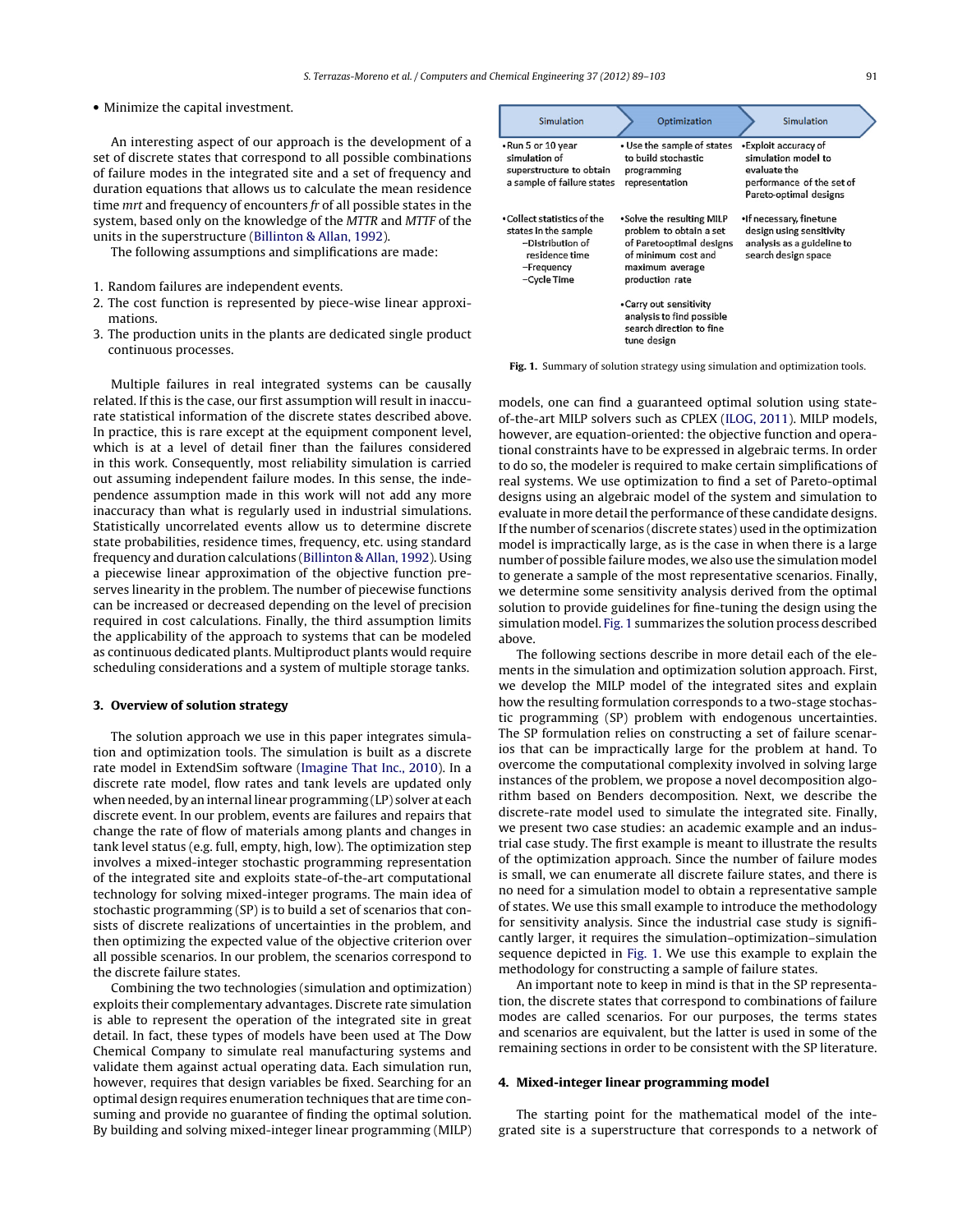

Fig. 2. Building block for plant  $j$  in the integrated site.

processes and storage tanks. Each of the nodes in the network has the structure shown in Fig. 2. The variables are described in the nomenclature section in Appendix A.

In previous work (Terrazas-Moreno et al., 2010), a mixedinteger linear programming (MILP) formulation for solving this problem was proposed in which exogenous uncertainties in supply and demand were also included. The most important features of the formulation are: (i) a superstructure that contains all potential parallel units and storage tanks in all plants in the process network, (ii) a state-space representation of the integrated site where each discrete state corresponds to a combination of simultaneous failure modes, and (iii) a model of intermediate storage, based on the concept of random walks (Heyman & Sobel, 1982), to determine the average and variance of the levels of material in the storage tanks as a function of the network design. The transitions between states (random process failures and repairs) follow the behavior of a continuous time Markov chain (Heyman & Sobel, 1982). This approach allows the calculation of the mean and variance of the time spent in each state, the frequency of visits to each of them, and the probabilities of finding the integrated site in any state using statistical information from historical reliability data of existing processes that resemble the ones postulated in the superstructure.

All of the above elements are integrated in an MILP formulation that maximizes the expected stochastic flexibility [E(SF)] of finished products and minimizes the capital investment required by the network design (Terrazas-Moreno et al., 2010). The bicriterion optimization problem is solved using the  $\varepsilon$ -constrained method (Ehrgott, 2005). The degrees of freedom are the selection of units from the superstructure, the size and location of intermediate storage tanks, and the production capacity of the plants. An important difference between our previous paper and the present one is that here we maximize average production rate instead of expected stochastic flexibility (Straub & Grossmann, 1990). The system resides during a portion of the operating horizon in states where some of the components are affected by failure modes that temporarily decrease production rate. Maximizing average production rate over a long operating time involves designing the system so that the effect of random failures is minimized and, therefore, has a similar effect on the system design as the objective of maximizing E(SF). Computation of E(SF) relies on the criterion of whether or not the system can match the demand rate in each of the discrete failure states and fails to capture the difference between a state where the production rate is slightly less than the demand rate from one where the entire system is shut down. The objective of maximizing long-term average production rate better matches industrial design criteria than the maximization of E(SF). Appendix of this paper contains the complete mathematical formulation. Details of the model and a description of each of the constraints can be found in Terrazas-Moreno et al. (2010).

#### 5. Stochastic programming representation

We model the problem of optimal design of an integrated site (IS) as a two-stage stochastic mixed-integer linear program. The vector of first stage design decisions d includes binary variables to represent the selection of production units from a superstructure and continuous variables, such as production unit capacities and storage tank sizes. Stage two decisions only involve continuous variables. A number of failure modes contained in a set L can occur in the production units of the superstructure at random times. This fact introduces endogenous uncertainty to the operation of the IS. Furthermore, this uncertainty is of a discrete nature (whether or not failure  $\ell \in L$  occurs) and can be modeled using a parameter  $y^{\ell}$ that is 0 if failure  $\ell$  occurs and 1 otherwise. The probability of a failure  $\ell$  occurring at any point in time is prob $\ell$ . We define a vector  $y = {y<sup>\ell</sup>}$  where  $\ell = 1, \ldots, |L|$ ; this vector has zeros in the positions corresponding to failures occurring simultaneously at any given time in the IS. There is a finite number of possible 0–1 combinations for the vector y. Each of these combinations defines a scenario in set S. Therefore, each scenario  $s \in S$  corresponds to an instance of the vector y, and it can be represented as  $y_s = \{y_s^{\ell}\}, \ell = 1, \ldots, |L|$ . Assuming independent probabilities of failures, the probability associated with each scenario is  $p_s = \prod_{\ell: y_s^{\ell} = 0} prob^{\ell} \prod_{\ell: y_{s}^{\ell} = 1} (1 - prob^{\ell}).$  The second stage variables  $x^s \in \Re^q$  are used to model material flows in the integrated site (IS) for each scenario  $s \in S$ .

Remark

Set S contains all possible failure scenarios in the superstructure, but each flowsheet selection defines a subset of relevant scenarios. The scenarios in S can be aggregated – several scenarios can be projected into a single one – to derive any relevant subset for any possible flowsheet selection.

The following mixed-integer linear programming (MILP) problem is the deterministic equivalent of the stochastic optimal design problem. It also corresponds to a compact representation of the model presented in Appendix A. In the MILP model below, the variables  $x_s$  represents the vector of second-stage decision variables defined in the model in Appendix A. These variables are flow<sub>j,j',n,s</sub>,  $f_{j,n,s}^P, f_{j,n,s}^B, f_{j,n,s}^{IN}, f_{j,n,s}^{OUT}, ps_{m,s}, \delta_{j,n}^s$ . The variable d is a vector of first-stage design variables that corresponds to the following variables in Appendix A:  $\overline{inv}_{j,n}$ ,  $\overline{s}_j$ ,  $\overline{v}_{j,n}$ ,  $\overline{v}_{j,n}$ ,  $\overline{p}_{m}$ ,  $\overline{z}_m$ .

$$
Max \sum_{s \in S} p_s c_s^T x_s - pen^T s l \tag{1a}
$$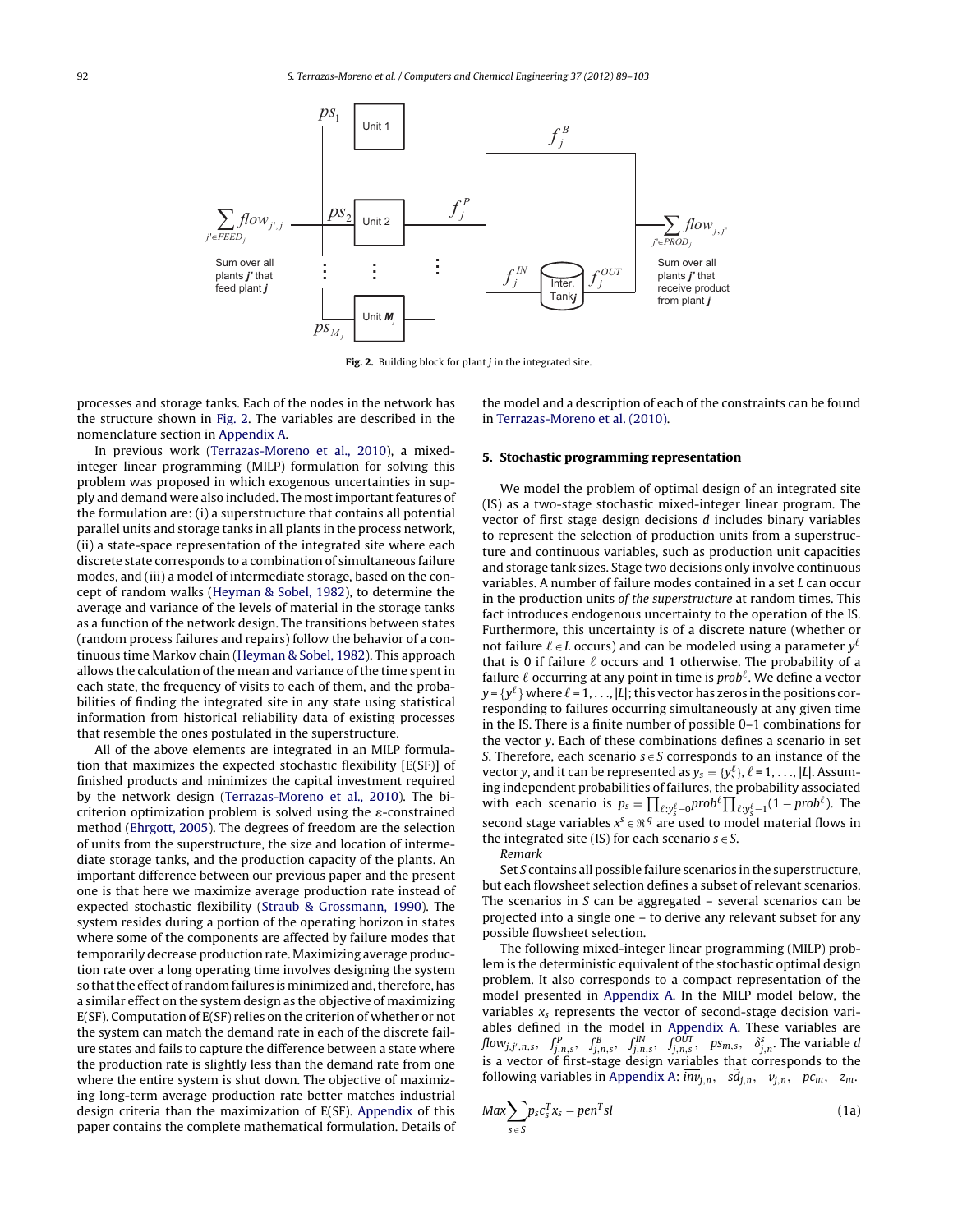s.t.

$$
A_s^1 x_s + B_s^1 d \le c^1 \quad \forall s \in S \tag{1b}
$$

$$
A_s^2 x_s \leq diag(B_s^2 d(e - y_s)^T) \quad \forall s \in S
$$
 (1c)

$$
\sum_{s \in S} F_s x_s + Gd - sl \le h \tag{1d}
$$

$$
C_3d \leq Capital \tag{1e}
$$

$$
\begin{bmatrix} B(d)_{s,s'} \\ x_s = x_{s'} \end{bmatrix} \vee \begin{bmatrix} \neg B(d)_{s,s'} \\ x_s \ge 0 \\ x_{s'} \ge 0 \end{bmatrix} \quad \forall s \in S, s' \in S, s' < s, (s,s') \in NA \tag{D1}
$$

 $d \in D$ ,  $x^s \in \mathbb{R}^q$ ,  $sl \in \mathbb{R}_+$ , where  $D = \{d | d_i = 0, 1, \}$ 

$$
i = 1, i = 1, \ldots, p, d_i \in \mathbb{R}_+^r, i = p + 1, \ldots, r
$$
 (1h)

 $B(d)_{s,s'} = \{True, False\} \quad \forall (s,s') \in S^2$ 

The objective function (1a) represents the maximization of the average flow of product to external consumers. The coefficient  $pen<sup>T</sup>$  penalizes the slack variables sl that are introduced in constraint (1d) for guaranteeing feasibility of the subproblems and accelerating the convergence of our implementation of Benders decomposition. The penalty term is large enough to enforce the slack variable to become equal to zero at the optimal solution. In the examples we solve in this paper, we use a value of 10 for the penalty term. Constraints (1b) and (1c) represent the mass balances in the superstructure. Constraint (1c) imposes reductions on the production rates of the plants in the integrated site, according to the active failure modes in state s; it will have terms of the form:  $ps_{m,s} \le pc_m[1-(1-y_\ell^s)(rc_\ell)]$  (refer to constraint (A11) in Appendix A). The notation  $diag(X)$  corresponds to the diagonal elements of the matrix  $X$ ; and  $e$  is a unitary vector. Constraint  $(1d)$  is a compact representation of the intermediate storage model we proposed in previous work (Terrazas-Moreno et al., 2010). Constraint (1e) corresponds to the  $\varepsilon$ -constraint for the bi-criterion optimization problem since it restricts the cost of a flowsheet with design variables  $d$  to be less than or equal to the maximum available investment, Capital. Disjunction (D1) establishes a relationship between the operating variables of scenario s and s′ . The Boolean variable  $B(d)_{s,s'}$  is true if scenarios s and s' are indistinguishable in the flowsheet defined by  $d$ . It is important to notice that  $(D1)$  is not defined for every possible pair  $(s',s)$ , but only for those pairs that fulfill two conditions: (a) by symmetry of the constraint set, the first condition is  $s' < s$ ; (b) that pair  $(s', s)$  should belong to set NA, which is made up of all pairs that differ in the value of exactly one element of the vector  $y^s$ . These properties are explained in detail by Goel and Grossmann (2006). We can represent (D1) using inequality constraints and a binary variable  $\alpha_{s,s'}(d)$  in (1f) and (1g) (Raman & Grossmann, 1994), which yields the following MILP problem:

$$
Max \sum_{s \in S} p_s c_s^T x_s - pen^T sl
$$
  
s.t.  

$$
A_s^1 x_s + B_s^1 d \le c^1 \quad \forall s \in S
$$

$$
A_s^2x_s \leq diag(B_s^2d(e-y_s)^T) \quad \forall s \in S
$$

$$
\sum_{s} F_{s}x_{s} + Gd - sl \leq h \tag{1d'}
$$

 $C_3d \leq$  Capital

$$
x_s \leq x_{s'} + M\alpha_{s,s'}(d) \quad \forall s \in S, \quad s' \in S, \quad s' < s, (s,s') \in NA \tag{1f}
$$

$$
x_s \ge x_{s'} - M\alpha_{s,s'}(d) \quad \forall s \in S, \quad s' \in S, \quad s' < s, (s,s') \in NA \tag{1g}
$$

$$
d \in D, x^s \in \mathfrak{R}^q_+, sl \in \mathfrak{R}_+ \quad \text{where} \quad D = \{d | d_i = 0, 1\},
$$

$$
i = 1, \ldots, p, d_i \in \mathfrak{R}^r, i = p + 1, \ldots, r \}
$$
 (1h')

$$
\alpha_{s,s'}(d) = 0, 1 \quad \forall (s,s') \in S \times S
$$

Inequalities (1f) and (1g) are non-anticipativity constraints, where the constant  $M$  is a large number that renders these inequalities to be redundant for  $\alpha_{s,s'}(d) = 1$ . The term  $\alpha_{s,s'}(d)$  is a function of the integrated site flowsheet and is defined as follows:

$$
\alpha_{s,s'}(d) = \begin{cases} 0 & \text{if scenarios } s \text{ and } s' \text{ are indistinguishable in} \\ & \text{the network topology defined by } d \\ 1 & \text{otherwise} \end{cases}
$$

For instance, if design  $d$  does not include unit  $m$  from the superstructure, then states s',s that differ only on whether or not unit  $m$  has failed are considered indistinguishable. The explicit function for  $\alpha_{s,s'}(d)$  is as follows:

$$
\alpha_{s,s'}(d) = \sum_{m \in M} \sum_{\ell \in L_m} z_m \sigma_{\ell}^{s,s'} \quad \forall j \in J, \quad s \in S, \quad s' \in S, \quad s > s', (s,s') \in NA
$$
\n(1i)

where  $\sigma_{\ell}^{s,s'}$  is a problem *parameter* that can be derived from the vector  $y_{\ell}^s$ . The vector  $y_{\ell}^s$  is a fixed parameter defined in a previous section to be 1 if failure  $\ell$  does not occur as part of state s, and 0 otherwise. Let the parameter  $\sigma_\ell^{s,s'}$  be defined as below.

$$
\sigma_{\ell}^{s,s'} = \max \{ y_{\ell}^{s} - y_{\ell}^{s'}, (1 - y_{\ell}^{s}) - (1 - y_{\ell}^{s'}) \} \quad \forall \ell \in L, s \in S, \quad s' \in S, \quad s > s'(s, s') \in \mathsf{NA}
$$
 (1j)

In Eq. (1j)  $\sigma_{\ell}^{s,s'}$  is set to one if states s and s' are distinguishable with respect to failure  $\ell$ ; that is, if the failure occurs in one state and not in the other.

Remarks

- 1. The state space S usually has high dimensionality, so that the number of constraints defined by  $\forall s \in S$ ,  $s' \in S$ ,  $s' \leq s$ ,  $(s, s') \in NA$ can become computationally intractable.
- 2. For a fixed design  $\hat{d}$ , constraints (1f) and (1g) can be solved outside of the optimization problem (1). In this case, we can aggregate all indistinguishable scenarios a priori, and generate a reduced set  $S_B$ .
- 3. Problem (1) with fixed  $\hat{d}$  and a reduced set S<sub>B</sub> of scenarios corresponds to a linear programming (LP) problem. Since this LP problem excludes constraints (1f) and (1g), it results in a decrease of orders of magnitude in the number of constraints when compared against the full two-stage MILP stochastic problem.

## 6. Decomposition algorithm

#### 6.1. Basic idea

The algorithm we propose in this section results in a significant reduction of the number of non-anticipativity (NA) constraints that are initially considered in problem (1). This algorithm can be used (as we do in our numerical examples) with other existing modeling techniques to reduce the number of NA constraints as in Goel and Grossmann (2006). NA constraints are required only because the optimal design is a degree of freedom. The failure scenarios are built considering all units in the superstructure, but not necessarily all of these units will be part of the optimal network topology. When two or more failure scenarios are different only with respect to a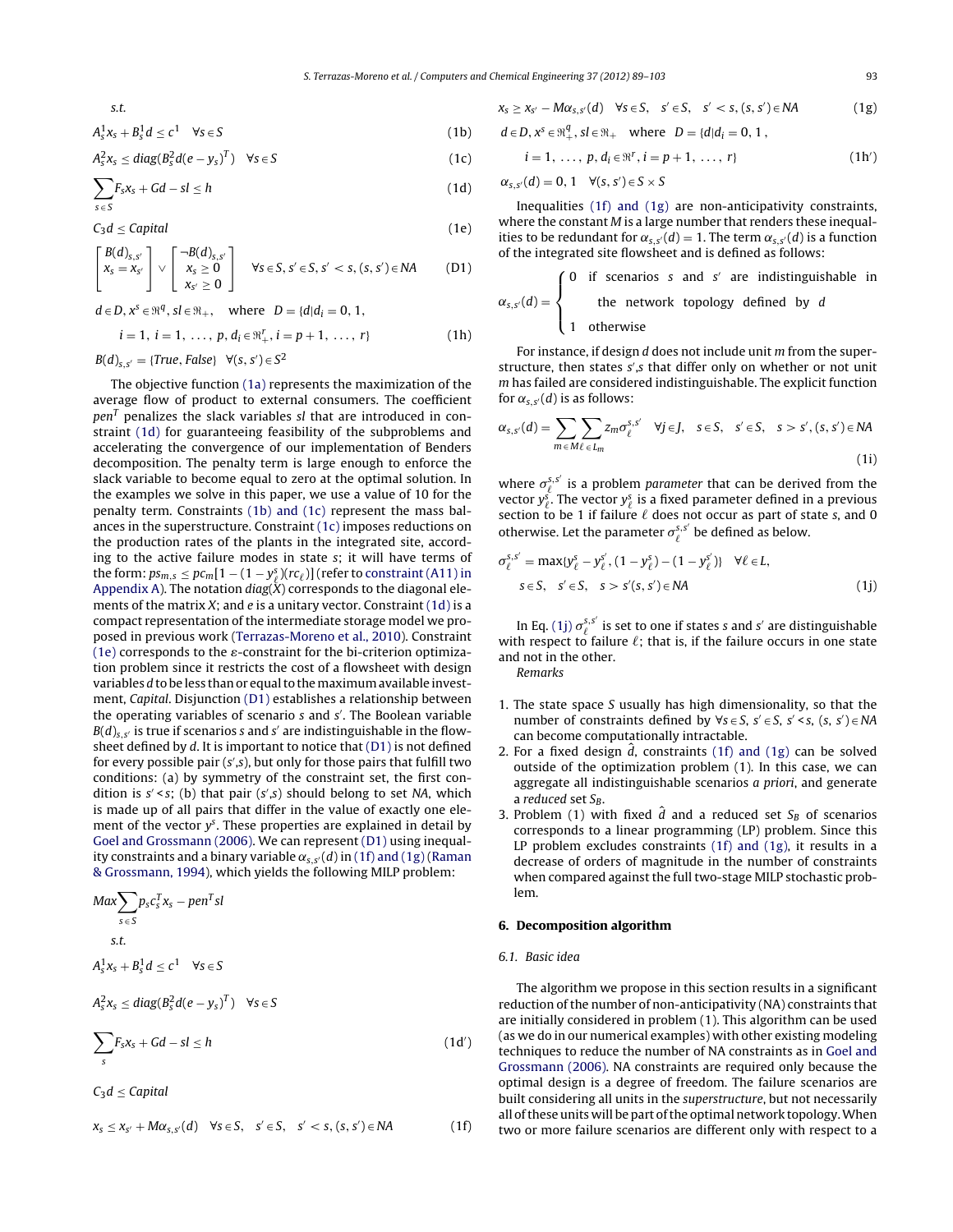

Fig. 3. Scenario tree representation of failure scenarios.

failure in units that are not part of the network, a non-anticipativity constraint has to be activated to make those scenarios identical. Figs. 3 and 4 illustrate this point for a three unit example.

The basic idea of the algorithm is to iteratively solve for the design (flowsheet) in a problem with only a few scenarios, and then solve the rest of the problem in a reduced space where only scenarios relevant to the fixed flowsheet are considered. Since only failures relevant to installed units are considered in the second step, there is no need for NAconstraints.We use the basic concept of Benders decomposition to obtain the flowsheet in the master problem and to solve the rest of the scenarios in the subproblem. Our contribution to the method is that the subproblem is solved in a reduced space where there is a limited number of scenarios and no (or only very few) non-anticipativity constraints.

Definitions

According to what we have defined so far in the paper, we have the following sets:

 $L = \{ \ell : \ell \text{ is a failure mode in the superstructure} \}$ 

 $S = \{s : s \text{ represents a combination of failure modes in } L\}$ 

 $y^s = {y^s_\ell : y^s_\ell = 0}$  for active failure mode, 1 otherwise,  $\ell = 1, \ldots, |L|$ 

We now include the following definitions

 $\bar{L}_k \subseteq L$  is a subset of failures relevant to a network topology k

 $S_B^k = \{s : s$  represent a combination of failure modes in  $\vec{L}_k\}$ 

 $S_M = \{s : \text{subset of failure modes for master problem}\}, S_M \subseteq S$ 

 $S_{M}^{C}$ :=Complement of  $S_{M}$ 

Finally, we define a subset of the Cartesian product as:

$$
FN_k = \{(s', s) : y_\ell^{s'} = y_\ell^s, \quad \forall \ell \in \bar{L}_k\} \subseteq S \times S_B^k
$$



Fig. 4. NA constraints are required since flowsheet structure is a degree of freedom.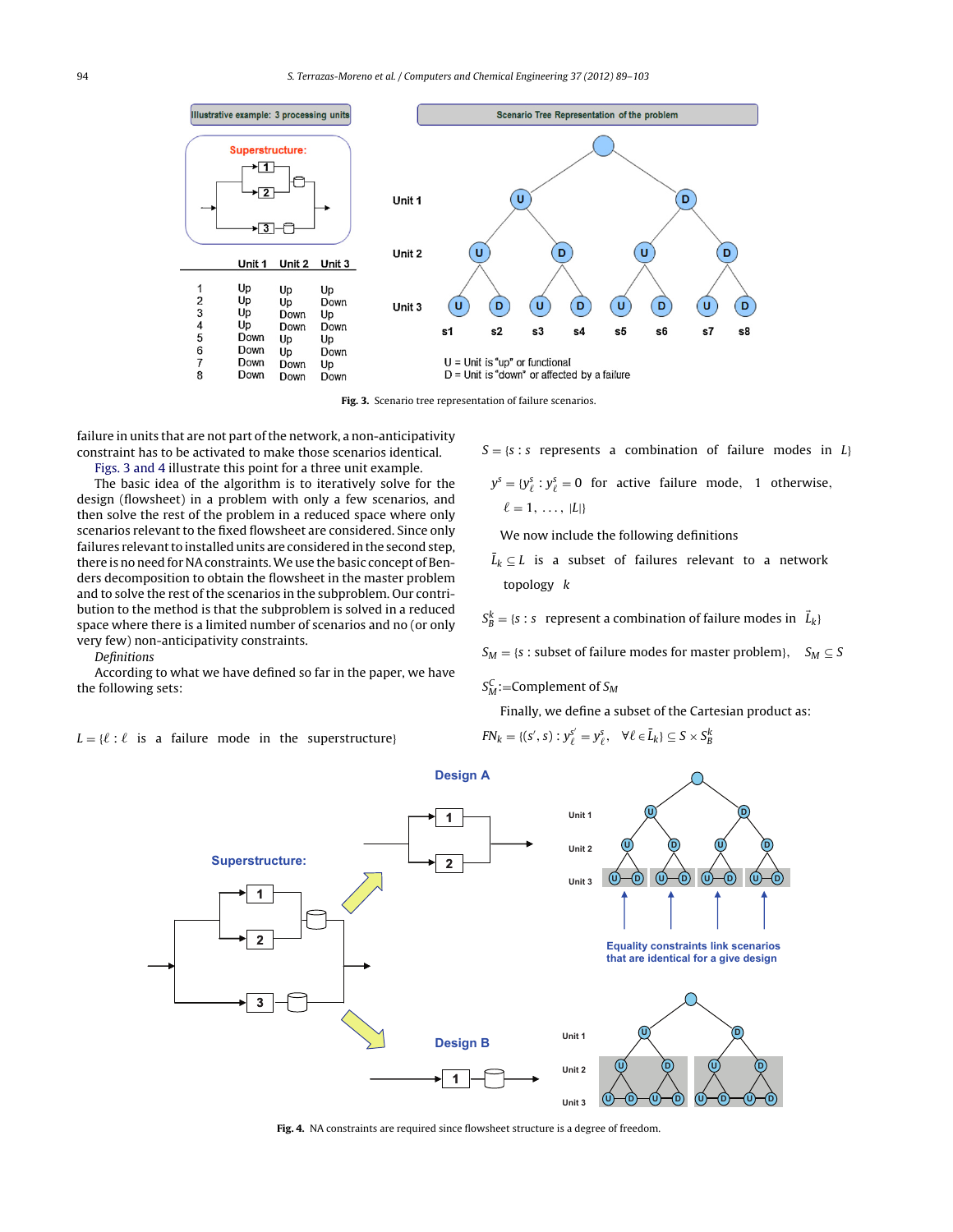

Fig. 5. Function  $FN_k$ .

The pair (s',s) represents all the duplets in the Cartesian product (S  $\times$  Sg). For each of these duplets there is a corresponding pair  $y^{s'}, y^s.$  Recall that  $y^s$  is a vector with as many elements as failure modes  $\ell \in L$ , and that  $y_{\ell}^{s'}$  is a vector with as many elements as failure modes in  $\ell \in L_k$ , where  $|L_k| \leq |L|$  since there are more failures in the units of the superstructure that in the units corresponding to a particular topology k, which is conformed of a subset of the units in the superstructure. If for failures relevant to topology k, that is  $\ell \in L_k$   $y_{\ell}^{s'} = y_{\ell}^{s}$ , scenarios s' and s are equivalent with respect to failures relevant to topology k. That is, looking only at the units in topology  $k$ , scenarios  $s'$  and  $s$ , have the same combination of active failure modes. If this condition is met, (s',s) are members of FN<sub>k</sub>.

In fact,  $\mathit{FN}_k$  defines a function  $\mathit{FN}_k : S \rightarrow S^k_B$  that maps between the sets S and  $S_B^k$ , since for every element  $s' \in S$  there is only one corresponding element in  $s \in S_B^k$ . This relationship operates in the following way: taking any element in  $s' \in S$  we look for the element  $s \in S_B^k$  such that  $(s', s) \in FN_k$ .

The function  $FN_k : S \rightarrow S_B^k$  can be used to project the different scenarios in S that are identical with respect to the failures in  $L_k$ onto one scenario in  $S^k_B$ . This use of  $\mathit{FN}_k$  is illustrated in Fig. 5.

## 7. Properties of the reduced set  $S^k_{\!B}$

In the above section,  $S_M$  represents the failure modes considered in the master problem, while  $S_B^k$  was defined as a set of scenarios that include all the relevant failure mode combinations for a fixed network topology k. The main idea behind the decomposition approach presented in this paper is to solve the Benders subproblem in the reduced space of  $S_B^k$ . For instance, let the superstructure of an integrated site have two units. Each unit has one failure mode,



**Fig. 7.** Reduced scenarios in  $S^k_B$  and their probabilities  $p^k_s$  for fixed unit 1.

so  $L = \{\ell_1, \ell_2\}$ . Each vector  $y_s = \{y_s^{\ell_1}, y_s^{\ell_2}\}$  describes a scenario  $s \in S$ where S = *{{*1,1*}*,*{*1,0*}*,*{*0,1*}*,*{*0,0*}}*. Recall that a 0 in the vector ys denotes the occurrence of a failure in scenario s.Assuming the probability of failure is small, the Benders algorithm is set up so that  $S_M = \{\{1,1\}\}\$ and its complement  $S_M^C = \{\{1, 0\}, \{0, 1\}, \{0, 0\}\}\$ . If in a given iteration the flowsheet obtained from the solution ofthe master problem includes only one unit, we would define the reduced set  $\bar{L}_k = \{\ell_1\}$ , so that  $S_B^k = \{\{1\}, \{0\}\}$ . In this case scenario  $\{1\}$  in  $S_B^k$  is the projection of  $\{1,0\}$  from S onto  $S^k_B$ . Scenario  $\{0\}$  is the projection of *{*0,1*}*,*{*0,0*}*.

An important property that we require of  $S^k_B$  is that the sum of the probabilities of the scenarios in the reduced set must be  $\sum_{s \, \in \, S_{B}^{k}} p_{s}^{k} = \sum_{s \, \in \, S_{M}^{C}} p_{s}.$  We illustrate how to compute the probabiliequal to the summation of the probabilities in the original set, i.e., ties  $p_s$ ,  $\forall s \in S_B^k$  in order to satisfy this condition using the example of a two-unit superstructure. There is one failure mode per unit in each of the two units, where  $prob^{\ell_1} = 0.02$  and  $prob^{\ell_2} = 0.03$ . Fig. 6 shows the combinations offailure modes for scenarios in S and their corresponding probabilities. It also shows the partitioning of S into  $S_M$  and  $S_M^C$ .

Once more, assume that at a given iteration of the Benders algorithm only unit 1 is chosen from the superstructure, and we wish to solve the subproblem in the projected space  $S^k_B$ . There are two states in  $S_B^k$ : {1} and {0} corresponding to the functional and failed states of unit 1. The first of these, *{*1*}*, is the projection of *{*1,0*}*; the second, *{*0*}*, is the projection of *{*0,1*}*,*{*0,0*}*. The probabilities of the reduced states *{*1*}* and *{*0*}* are equal to the sum of the probabilities of the projected states *{*1,0*}* and *{*0,1*}*,*{*0,0*}*. The probability of the state *{*1*}* is equal to the probability of *{*1,0*}*, and the probability of *{*0*}* is the sum of the probabilities of *{*0,1*}*,*{*0,0*}*. Fig. 7 shows the reduced scenarios and their corresponding probabilities for fixed unit 1. It can be verified that each of the probabilities in the scenarios in Fig. 7 correspond to the addition of probabilities of the



Fig. 6. Scenarios and their partitioning in illustrative example.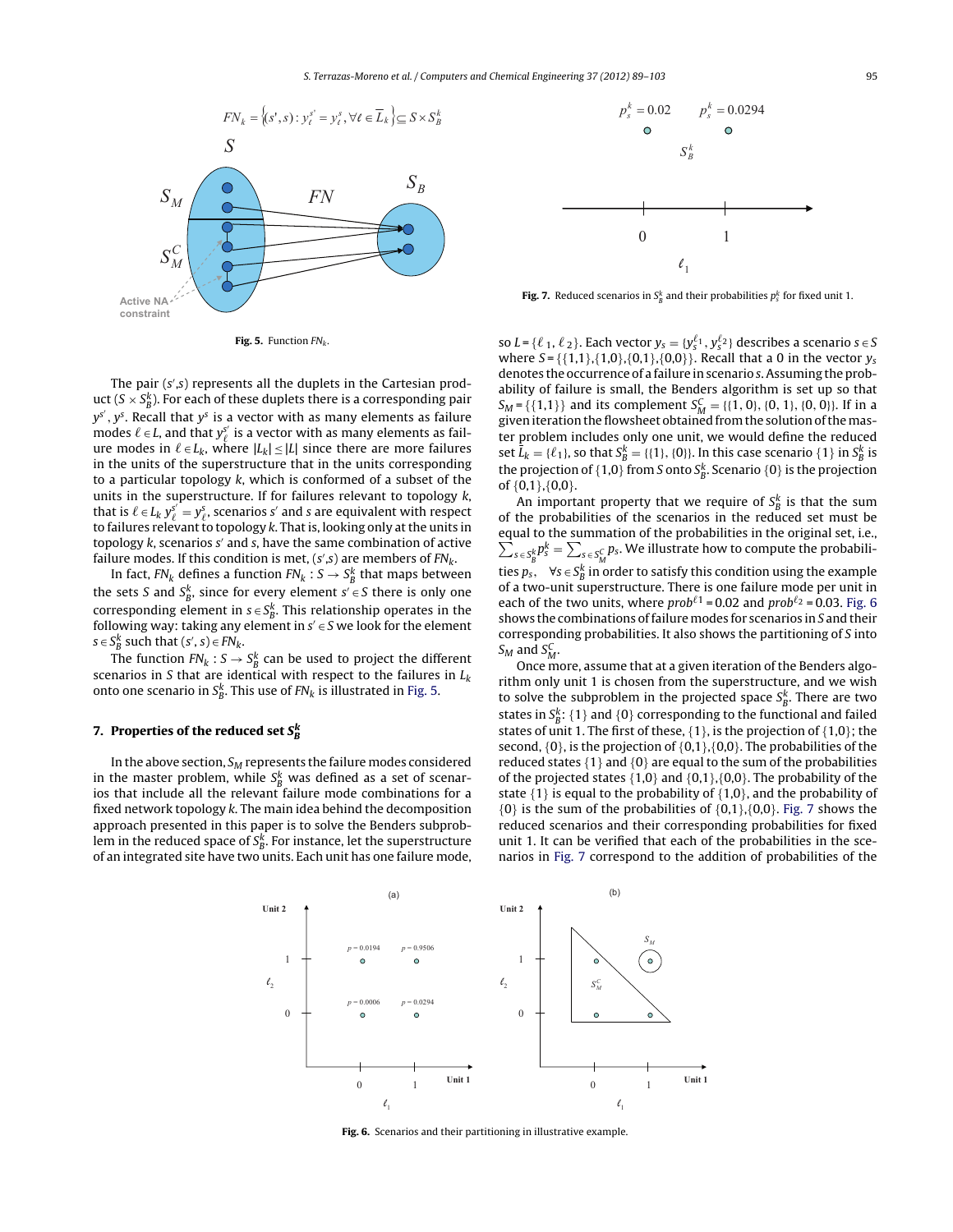first and second column of Fig. 6(a), considering only the states in  $S_{M}^C$ . We label the probability in the reduced space as  $p_s^k$ . In general,  $p_{s'}^{\widetilde{k}} = \sum_{s \in A} p_s$ , where  $A = \{s : y_s^{\ell} = y_{s'}^{\ell} \quad \forall l \in \overline{L}, \quad s \in S_M^C\}.$ 

#### 7.1. Proposed algorithm

Step 1

Define a maximum number of iterations  $K_{\text{max}}$  and the tolerance of the problem  $\varepsilon$ . Set the counter  $K = 1$ , and the initial value for the lower bound  $LB = -\infty$ .

Select  $S_M$  as the set of scenarios with largest probability  $p_s$  (i.e.  $p_s \ge \gamma$ , where  $\gamma$  is threshold value).

Step 2

Solve the master problem  $(M)$  as defined below:

$$
Max Constant + \varepsilon \eta \tag{M1}
$$

s.t.

$$
\eta \leq \sum_{s \in S_M} p_s c_s^T x_s + \sum_{s \in \tilde{S}_B^k} (u_{1s}^k (c^1 - B_s^{1k} d) + u_{2s}^k diag(B_s^{2k} d(e - y_s)^T))
$$

$$
+v^{k}(h-Gd-\sum_{s\in S_M}F_sx_s)+\sum_{s\in S_B^{ks':s'}\in S_M, \ (s,s')\in FN_k\cap NA}w_{s,s'}^{k}x_s,
$$

$$
K \neq 1, \quad k = 1, \dots, K - 1 \tag{M2}
$$

$$
\eta \geq LB + \varepsilon \tag{M3}
$$

$$
\eta \leq \sum_{s \in S_M} p_s c_s^T x_s + \sum_{s \notin S_M} p_s c_s^T x_s^{UB} \tag{M4}
$$

$$
A_s^1 x_s + B_s^1 d \le c^1 \quad \forall s \in S_M \tag{M5}
$$

$$
A_s^2 x_s \leq diag(B_s^2 d(e - y_s)^T) \quad \forall s \in S_M
$$
 (M6)

$$
\sum_{s \in S_M} F_s x_s + Gd \le h - \sum_{s \in S_M} F_s x_s^{L0} \tag{M7}
$$

$$
C_3d \leq Capital \tag{M8}
$$

 $x_s \leq x_{s'} + M\alpha_{s,s'}(d) \quad \forall s \in S_M, \quad s' \in S_M, \quad s' < s, \quad (s,s') \in NA \quad (M9)$ 

$$
x_{s} \geq x_{s'} - M\alpha_{s,s'}(d) \quad \forall s \in S_M, \quad s' \in S_M, \quad s' < s, \quad (s,s') \in NA \quad (M10)
$$

 $d \in D$ ,  $x^s \in \mathfrak{R}_+^q$ ,  $sl \in \mathfrak{R}_+$  where  $D = \{d | d_i = 0, 1, \}$ 

$$
i = 1, \ldots, p, d_i \in \mathfrak{R}^r, i = p + 1, \ldots, r \}
$$
 (M11)

 $\alpha_{s,s'}=0, 1 \quad \forall (s,s') \in S \times S$ 

where  $u_{1s}^k$ ,  $u_{2s}^k$ ,  $v^k$ , and  $w_s^k$  are dual variables arising in the subproblems defined in Step 4.

The master problem (M) is the bottleneck of the decomposition algorithm. To speed up the convergence of (M), we have set it up as a feasibility problem instead of a rigorous optimization problem. The value of the constant term in the objective function (M1) is of the same order of magnitude as the optimal solution to the full space problem. This value is easy to calculate since it is possible to know the productivity if no failures were present in the integrated site. Then we solve (M) using a loose tolerance in the MILP solver. The tolerance that we refer to here is the gap between the upper and lower bounds of the branch and bound method used to solve the MILP. It is not to be confused with the tolerance defined for the Benders decomposition algorithm. For instance, if the tolerance of the Benders decomposition, which is  $\varepsilon$  in the nomenclature of this paper, is set to 2%, we can allow a gap of 5% for the branch and bound method. In (M1) the term Constant is much larger than the term  $\varepsilon \eta$ , so that (M) will converge once a feasible solution is found. Although, as we have just said "the term  $\varepsilon \eta$  is comparatively small",

keeping it is important since it improves the quality of the feasible solution found. Eqs. (M2) and (M3) constrain the variable  $\eta$  to be less than the dominant Benders cut but greater than a valid lower bound plus the convergence tolerance  $\varepsilon$ . Constraint (M4) has been added to enforce a valid upper bound on the objective function of the master problem. Note that the cardinalities of the sets of constraints (M9) and (M10) are much smaller than the cardinalities of (1f) and (1g). The solution to this problem yields the optimal values of the decision variables of the master problem at iteration k:  $\hat{d}^k$  and  $\hat{x}^k_s$   $\forall s \in S_M$ .

Termination criterion: Constraints (M5)–(M11) can always be trivially satisfied by not installing any unit from the superstructure and setting to zero the internal flows within the integrated site. The only possibility for  $(M)$  to be infeasible is if  $\eta$  cannot satisfy constraints (M2)–(M4). This is the case only if the upper bounds for  $\eta$  set by constraints (M2) and (M4) are lower than the lower bound set by constraint (M3). Therefore, the algorithm is terminated as soon as (M) is infeasible, which in turn guarantees that the lower bound LB is within  $\varepsilon$ -tolerance of the optimal solution to the full space problem.

Step 3

Select the sets  $\bar{L}_k$  and  $S^k_B$  as defined above. Use the function  $FN_k$ to compute the coefficients in the reduced space of  $S^k_B$ :

$$
p_s^k = \sum_{s': s' \in S_M^C, \ (s', s) \in FN_k} p_{s'} \ \ \forall s \in S_B^k
$$

The calculation of this coefficient has been explained in the previous section.Step 4

Solve the subproblem (B) of the Benders decomposition using the reduced scenario set  $S_B^k$ .

$$
Max \sum_{S \in S_B^k} p_S^k c_S^T x_S^k + \sum_{S \in S_M} p_S c_S^T \hat{x}_S^k - pen^T sl \tag{B1}
$$

s.t.

$$
A_s^1 x_s \le c^1 - B_s^1 \hat{d}^k \quad \forall s \in S_B^k \tag{B2}
$$

$$
A_s^2 x_s \leq diag(B_s^2 \hat{d}^k (e - y_s)^T) \quad \forall s \in S_B^k
$$
 (B3)

$$
\sum_{s \in S_B^k} F_s x_s - sI \le h - G\hat{d}^k - \sum_{s \in S_M} F_s \hat{x}_s^k \tag{B4}
$$

$$
x_{s} = \hat{x}_{s'}^{k} \quad \forall s \in S_{B}^{k}, \quad s' \in S_{M}, \quad (s, s') \in FN_{k} \cap NA
$$
 (B5)

$$
x^s \in \mathfrak{R}_+^q, \quad sl \in \mathfrak{R}_q^+ \tag{B6}
$$

The non-negative slack variables sl in (B4) ensure feasibility of the subproblem. A special note must be made regarding constraint (B5). The reduced set  $S^k_{B}$  is introduced in order to eliminate the need for non-anticipativity constraints (1f) and (1g) among the scenarios in  $S_M^C$ , but there are still indistinguishable pairs of scenarios (s,s') where s belongs to  $S_{M}^{C}$  and s' to  $S_{M}$ . The claim is that the set of constraints in  $(B5)$  is of significantly smaller cardinality than  $(1f)$ and (1g).

After solving subproblem $(B)$ , we construct the Benders cut using the objective function of the dual of (B):

$$
\begin{aligned}\n\eta &\leq \sum_{s \in S_M} p_s c_s^T x_s + \sum_{s \in \bar{S}_B^k} (u_{1s}^k (e - B_s^{1k} d) + u_{2s}^k \text{diag}(B_s^{2k} dy_s^T)) \\
&+ v^k \left( h - Gd - \sum_{s \in S_M} F_s x_s \right) + \sum_{s \in S_B^k s': s' \in S_M, \ (s, s') \in FN_k \cap N A} w_{s, s'}^k x_{s'}\n\end{aligned}
$$

where  $u_{1s}^k$ ,  $u_{2s}^k$ ,  $v^k$ , and  $w^k$  are the optimal dual multipliers of constraints  $(B\tilde{2})$ –(B5) at iteration k.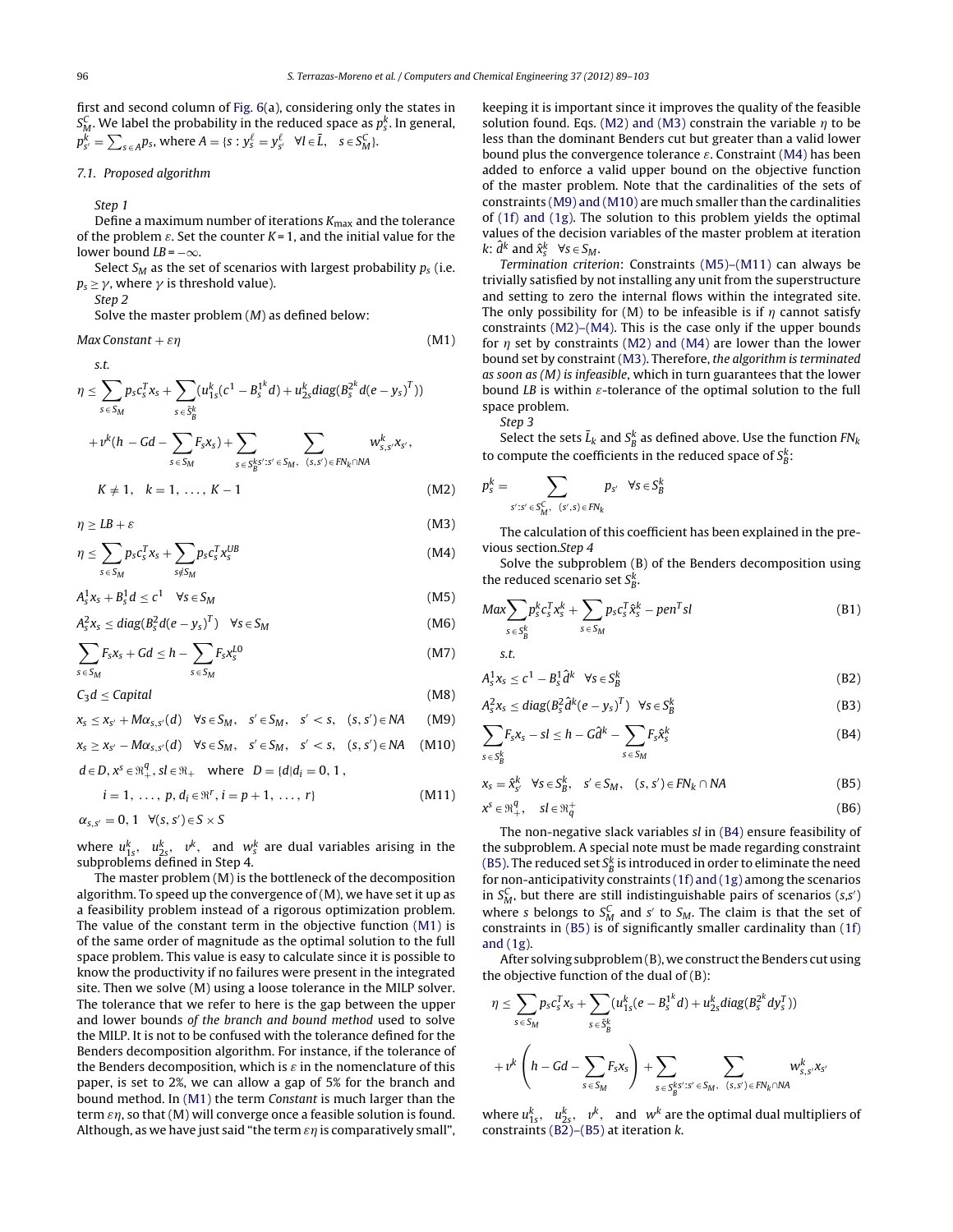

Fig. 8. Simulation logic for unplanned downtimes.

The value of the lower bound  $(LB)$  is updated if the optimal value of (B) is greater than the incumbent LB.

If  $K = K_{\text{max}}$ , the algorithm stops. Otherwise, set  $K = K + 1$ , and go to Step 2.

#### 8. Discrete rate simulation model

The simulation begins with the generation of discrete items, each representing a unique failure mode. Each plant in the integrated site has one or more failure modes. For each failure mode, we look up which plant is impacted by the failure. We then look up the number of parallel units for that plant and the production rate per unit. These parameters are assigned to the failure mode as attributes so the look-up is necessary only once at the beginning. Each item is unbatched to  $N$  items, where  $N =$  number of parallel units. The underlying assumption is that if multiple parallel units exist in a plant, these units fail independently of each other. For each failure mode, its time between failure (TBF) and time to repair (TTR) are calculated from distributions developed from available data. All failure modes wait for failure start, for the duration corresponding to their respective TBF. Then they wait in a queue, and each is released only when the affected unit/train is running (no ongoing failure or turnaround). When a failure mode is released from this queue, the rate and status of the affected unit is updated. All failure modes wait for repair to finish, for the duration corresponding to their respective TTR or less (only if the repair is pre-empted by a simulation logic that synchronizes certain maintenance activities). After the repair is finished for a given failure mode, the rate and status of the affected unit/train are restored. The TBF and TTR are recalculated, and the process is repeated. Fig. 8 summarizes the simulation logic for modeling unplanned downtimes resulting from failures.

A failure mode can result in the rate of zero for a complete shutdown or between zero and maximum unit capacity for rate loss. If there is an ongoing failure at a unit such that the current rate is zero, the above mentioned queue prevents any further failure modes for that unit to be activated, the assumption being that a down plant cannot fail any more. If there is an ongoing failure at a unit such that the current rate is not zero, then additional failure is possible. During the simulation, multiple failure modes can be in progress at the same time. The lowest rate of all failure modes in progress is chosen as the rate of a particular unit. The existence of more than one parallel unit per plant is accounted for in the updating of this rate input, depending on the status of all units. For example, if one unit is up and the other is down, then the rate input would be half the plant capacity.



Fig. 9. Integrated Site for the production of C from A.

## 9. Application to the design of integrated sites (IS)

## 9.1. Illustrative example

We use the small example shown in Fig. 9 that was presented in our previous work (Terrazas-Moreno et al., 2010) to illustrate the proposed algorithm. The model and process data required to solve this example are available in Appendix A. We solve the full space version of the problem and then decompose it using the proposed algorithm for different values of capital investment in order to obtain a set of Pareto-optimal solutions.All results were obtained using the MILP solver CPLEX version 12.1, running on GAMS 23.3, with a 2.8 GHz Intel Pentium 4 processor and 2.5 GB RAM.

The Pareto-optimal solutions are shown in Fig. 10. Two specific network structures are shown for the Pareto-optimal points A and B in Fig. 11.

The network in Fig. 11(a) is designed to operate relying on process 3 and a large storage tank. In fact, 2.25 tons is the upper bound we set for the volume of the storage tank after plant 3. The network configuration that corresponds to point B in Fig. 10 belongs to a section of the optimal Pareto set where only marginal improvements in average production rate are achieved at the expense of large additional investment. Thus, the large spare capacities, the redundant units, and the relatively large storage tank in Fig. 11(b).

Tables 1 and 2 contain the problem sizes and the results that correspond to the full space model and to the decomposition strategy. Fig. 12 shows the convergence of the decomposition algorithm in 14 iterations for one value of capital investment (Capital = \$60 MM). The lower bound before iteration 4 is a large negative number as a result of the slack variable in the objective function and Eq. (B4) having a large value. Without the slack variable the subproblem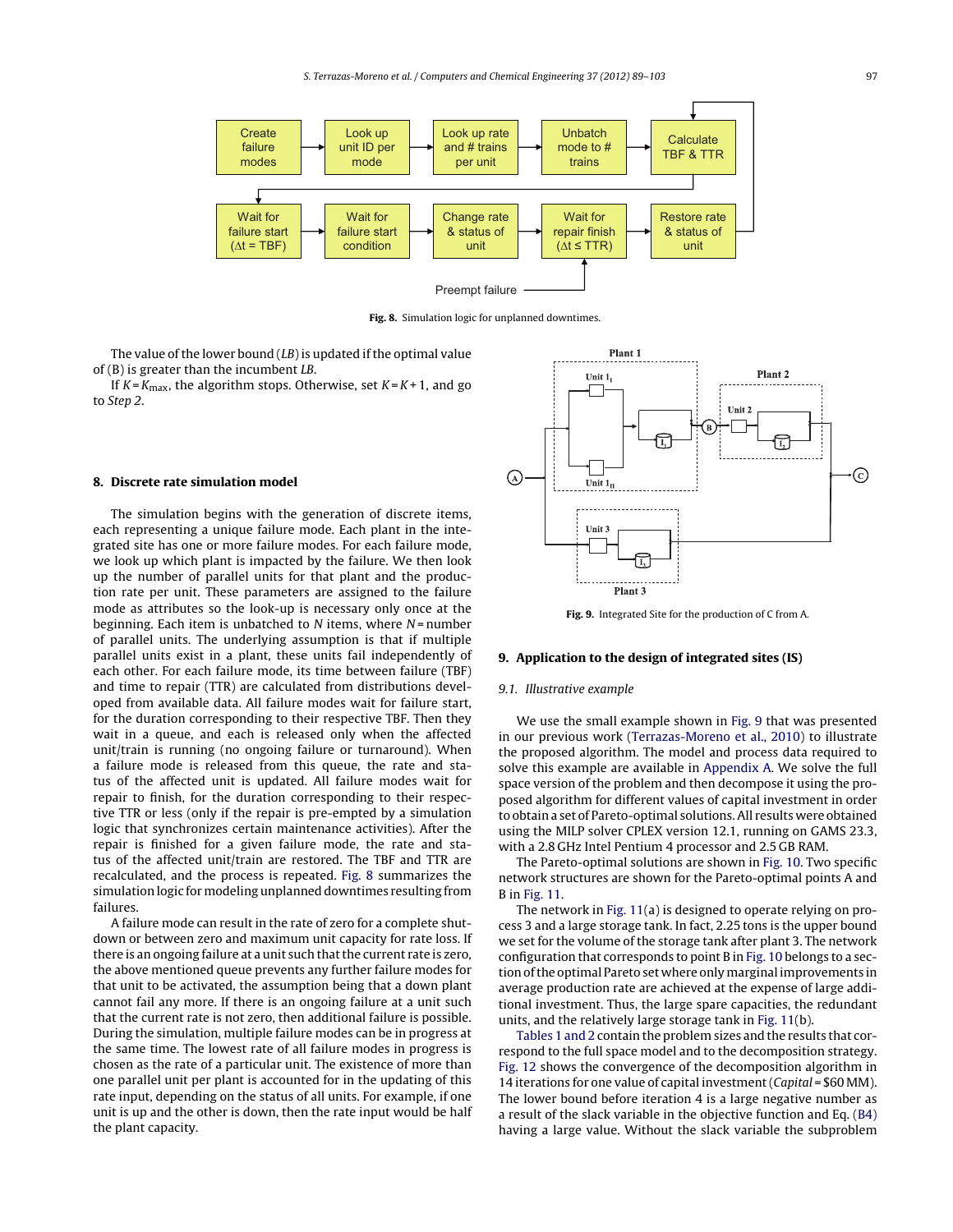

Fig. 10. Pareto-set of optimal solutions for Example 1. (a) Configuration A. (b) Configuration B.

#### Table 1

Statistics of illustrative example.

|                             | Discrete variables | Cont. variables | Constraints |
|-----------------------------|--------------------|-----------------|-------------|
| Full space                  |                    | 1557            | 1670        |
| Master problem <sup>a</sup> |                    | 502             | 370         |
| Subproblemb                 |                    | 265             | 177         |

<sup>a</sup> Master problem at iteration 1.

**b** Subproblem at iteration 1 for 13 MM USD of capital investment.

#### Table 2

Results of illustrative example.

| Capital investment (MM USD) | Optimal solution (ton/day) |                            |
|-----------------------------|----------------------------|----------------------------|
|                             | Full space                 | Sub problem (2% tolerance) |
| 13                          | 2.61                       | 2.59                       |
| 15                          | 4.35                       | 4.33                       |
| 20                          | 6.10                       | 5.99                       |
| 30                          | 6.10                       | 6.09                       |
| 40                          | 6.25                       | 6.25                       |
| 50                          | 6.76                       | 6.71                       |
| 60                          | 6.77                       | 6.77                       |
| 70                          | 6.92                       | 6.92                       |
| 80                          | 6.92                       | 6.92                       |
| 90                          | 6.92                       | 6.92                       |





(a) Configuration A



Fig. 12. Iterations of master problem and sub problem in the illustrative example for \$60 MM of investment.

would have been infeasible. It is interesting to notice that, even for this small example made up of 4 processing units, the number of constraints in the full space model is significantly larger than the sum of the constraints in the master problem and subproblem (see Table 1). This is a consequence of the reduction in the number of non-anticipativity constraints in (1f) and (1g), and in the number of scenarios in the subproblem. Table 2 shows the results obtained by the full space and Benders decomposition methods for different values of capacity investments. The example is so small that each Pareto-optimal solution can be obtained in a fraction of a second of CPU time either using the decomposition algorithm or directly solving the full space model.

## 9.1.1. Sensitivity analysis

The Pareto-optimal solution that corresponds to point A in Fig. 10 represents an inflection point in the Pareto-optimal front. Due to the fact that further marginal increments in average production rate require large sums of extra capital investment, an industrial design team would be interested in understanding the factors that limit the performance of this design. For example, it could be more cost effective trying to improve the reliability



Fig. 11. Network configurations for two Pareto-optimal solutions.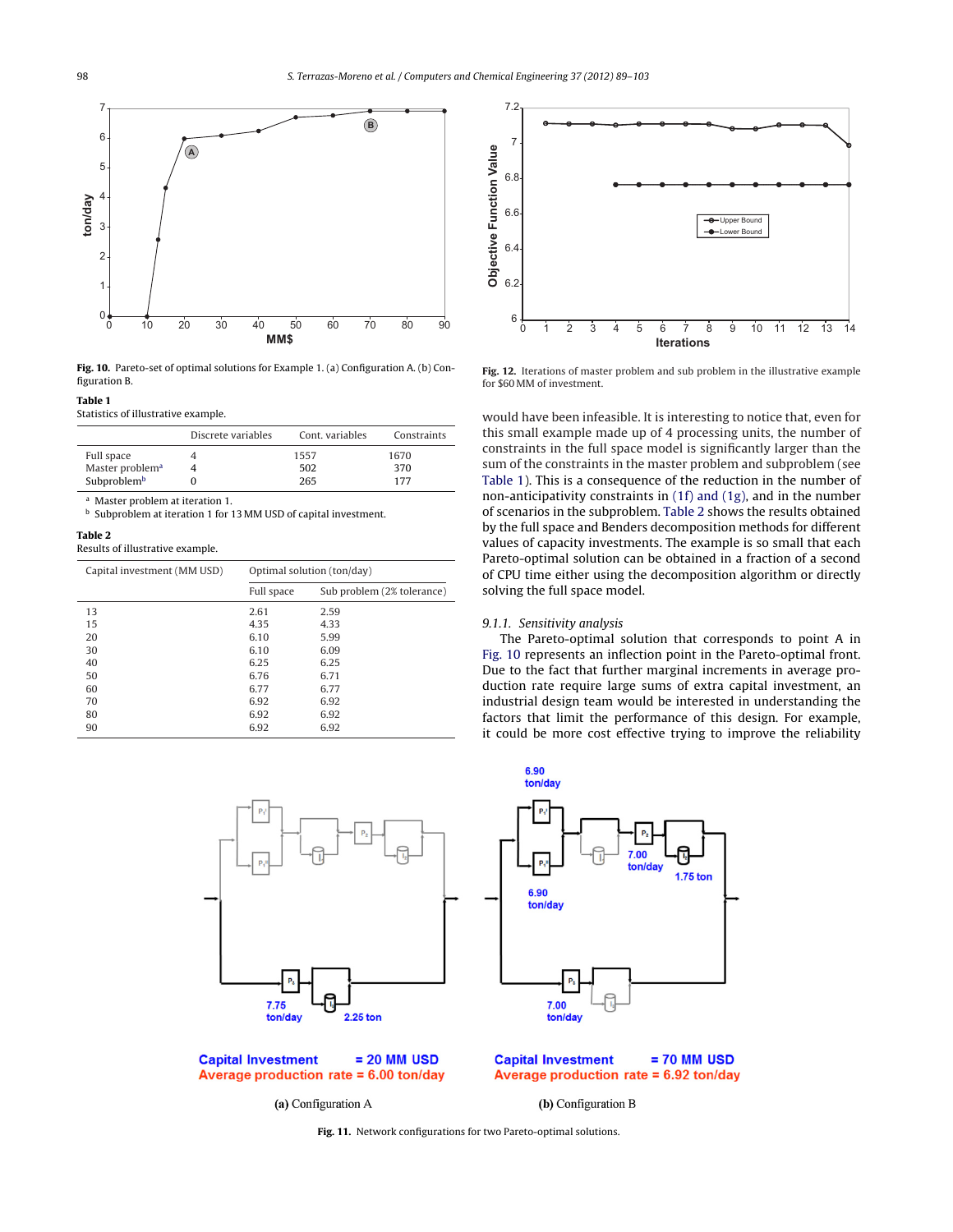characteristics of key components in the design, rather than adding parallel production trains or increasing the capacity of existing ones. It could also be the case that small changes in the volume of storage tanks or capacity of production units can yield significant improvements in average production rate. This information can be very useful with the optimization–simulation approach proposed in this paper. These teams could use it to search efficiently the design space around one or more Pareto-optimal solutions with discrete-rate simulation. The sensitivity analysis described below has the objective of providing this type of information to such a design team, so that it can be used as a guideline to fine-tune the design in a cost-effective way.

The first step to carry out the sensitivity analysis is to fix the selection of units in the superstructure to that in the Pareto-optimal point of interest. We then construct the set of scenarios relevant to this selection in the same manner as when setting up the subproblem in the decomposition algorithm. Using this collection of scenarios as set S, and with a fixed selection of units (fixed  $z_m$ ), we solve the full space problem described in Appendix A (Eqs. (A1)–(A22)) with the following two additional constraints.

$$
pc_m^* \le pc_m \le pc_m^* \quad \forall m \in M \tag{S1}
$$

$$
v_{j,n}^* \le v_{j,n} \le v_{j,n}^* \quad \forall j \in J, \quad n \in N
$$
 (S2)

where  $\mathit{pc}_m^*$  and  $\mathit{v}_{j,n}^*$  are the capacity of unit  $m$  and the volume of the tank for product  $n$  after plant  $j$  in the Pareto-optimal design being analyzed. Any solver for LP problems, such as CPLEX, provides the reduced costs at the optimal solution. The reduced costs, which are the dual variables at the active bounds, correspond to the derivatives of the objective function with respect to perturbations on the right-hand sides of each of the constraints in the optimization formulation (Chvatal, 1983). By reading reduced costs of constraints (S1) and (S2), we obtain the values of the following derivatives:

$$
\frac{\partial(\text{Average Production Rate})}{\partial (pc_m^*)} \quad \forall m \in M \tag{S3}
$$

and

$$
\frac{\partial(\text{Average Production Rate})}{\partial (v_{j,n}^*)} \quad \forall j \in J, \quad n \in N \tag{S4}
$$

These derivatives show the sensitivity of the optimal solution for marginal increments in the design variables. In this way, the relative magnitudes of the sensitivities can be used as guidelines for fine-tuning the design using simulation tools.

Next, we are interested in finding the derivatives of the objective function with respect to the probabilities of each failure mode, that is,

$$
\frac{\partial(\text{Average Production Rate})}{\partial(p_\ell)} \quad \forall \ell \in L \tag{S5}
$$

This information can be used to determine key failure modes and look for ways to improve the reliability characteristics of the corresponding components in the design. The probabilities of being in an operational state with respect to failure  $\ell$ ,  $p_{\ell}$ , do not appear explicitly in the MILP model defined by Eqs. (A1)–(A22). However, the probability of each failures scenario (discrete state),  $prob<sup>s</sup>$ , which is a function of the probabilities of independent failure modes, does appear in constraints (A1), (A12) and (A13). Note that we assume that  $vrt<sup>s</sup>$ fr<sup>s</sup> = prob<sup>s</sup> in constraint (A13), which is true when failures follow exponential distributions but an approximation in any other case. Knowing this, we carry out the following computations where APR stands for average production rate:

$$
\frac{\partial (APR)}{\partial (p_{\ell})} = \sum_{s \in S} \frac{\partial (APR)}{\partial (prob^s)} \frac{\partial (prob^s)}{\partial (p_{\ell})},\tag{S6}
$$

Table 3

Sensitivity analysis of design corresponding to \$20 MM.<sup>a</sup>

| $\partial (APR)/\partial (v_{3c}^*)$ | $\sim$ 0 |  |
|--------------------------------------|----------|--|
| $\partial(APR)/\partial(pc_3^*)$     | $\sim$ 0 |  |
| $\partial (APR)/\partial (p_3)$      | 6.98     |  |

<sup>a</sup> This design only includes unit 3 from the superstructure.

where

$$
\frac{\partial (APR)}{\partial (prob^{S})} = \sum_{j \in J} \sum_{n \in N} \left[ \frac{\partial (APR)}{\partial (A12_{j,n})} \frac{\partial (A12_{j,n})}{\partial (prob^{S})} + \frac{\partial (APR)}{\partial (A13_{j,n})} \frac{\partial (A13_{j,n})}{\partial (prob^{S})} \right] + \frac{\partial (A1)}{\partial (prob^{S})}
$$
(S7)

and

$$
\frac{\partial (prob^s)}{\partial (p_\ell)} = \prod_{\ell': \{y_\ell^s = 1\}, \ \ell' \neq \ell} p_{\ell'} \prod_{\ell': \{y_\ell^s = 0\}} (1 - p_{\ell'}) \ \text{if} \ y_\ell^s = 1 \tag{S8}
$$

or

$$
\frac{\partial (prob^s)}{\partial (p_\ell)} = \prod_{\ell': (y_\ell^s = 1)} p_{\ell'} \prod_{\ell': (y_\ell^s = 0), \ \ell' \neq \ell} (1 - p_{\ell'}) \quad \text{if } y_\ell^s = 0 \tag{S9}
$$

In Eq. (S7), A12 and A13 stand for the right-hand sides of Eqs. (A12) and (A13) in Appendix A, and A1 corresponds to the objective function. The values ( $\partial (APR)/(\partial (A12_{j,n}))$  and ( $\partial (APR)/(\partial (A13_{j,n}))$  are the dual variables of the corresponding constraints, and they are obtained from the output of an LP solver. The partial derivatives  $(\partial (A12_{j,n})/(\partial (prob^s)), (\partial (A13_{j,n})/(\partial (prob^s)))$  and  $(\partial (A1)/(\partial (prob^s)))$  are obtained analytically from constraints (A12) and (A13) and the objective function (A1). Finally, Eqs. (S8) and (S9) are the result of differentiating the function  $prob^s = \prod_{\ell: \{y^s_\ell = 1\}} p_{\ell'} \prod_{\ell: \{y^s_\ell = 0\}} (1 - p_{\ell'})$ that determines the probability of each failure state as a combination of the probabilities of the independent failure modes.

Table 3 contains the results of the sensitivity analysis of the design labeled as A in Fig. 10. Note: Design A only involves plant 3.

The results in Table 3 indicate that marginal changes in the design variables around their optimal values have little effect on the objective function. In fact, this is consistent with the small slope after point A in Fig. 10. In contrast, increasing the probability of being in an operational state of plant 3 has a large potential impact on the average production rate. To give the value of the derivative ( $\partial (APR)/(\partial (p_3))$  a more tangible meaning, we can calculate the effect of a 5% increase in the ratio of MTBF over MTTR for plant 3. After some algebraic manipulation of the expression  $p_3 = (MTBF_3/(MTBF_3 + MTTR_3))$  we get:

## 'APR (5% increase in MTTF/MTTR)

$$
= \left[\frac{1.05}{1+0.05p_{\ell}} - 1\right] \frac{\partial (APR)}{\partial (p_3)} = 0.044
$$

Thus, an increase of 5% on the mentioned availability could result in the design corresponding to \$20 MM going from 6.095 mass/h to 6.139 mass/h. This option would be preferred over increasing the capital investment from \$20 MM to over \$30 MM.

#### 10. Large-scale example

This section describes the computational results of the proposed algorithm for solving an industrial-sized process network. Fig. 13 shows the 9 processing plants that constitute this network. Each of the plants in this integrated site represents the production of a chemical that can be shipped to external markets or used as raw material in a downstream process. In the latter case, the integrated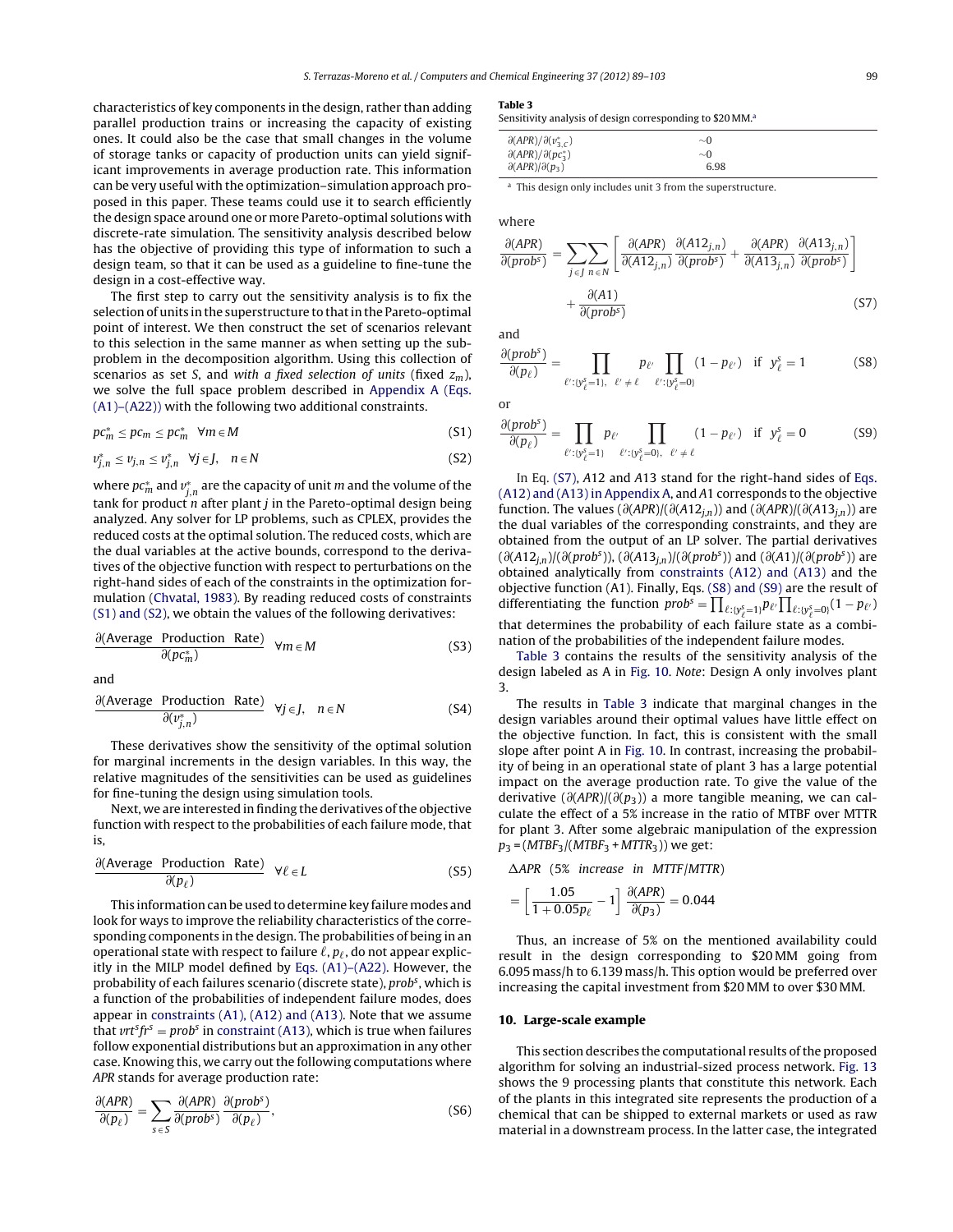

Fig. 13. Industrial integrated site in large-scale example.

site could be part of a very large chemical production site made up of several "smaller" integrated sites. In this example we use a concave cost function (the common six-tenths rule (Biegler, Grossmann, & Westerberg, 1997) for capturing the effect of different processing capacities on the capital investment required by processing units. We use a piece-wise linear approximation in order to keep the linearity of the model.

Each of the 9 plants that constitute the integrated site is modeled as a continuous process with one or several inputs and one output. We postulate a superstructure with two parallel production units in each plant and a storage tank after each plant except after plants 5 and 9, where the corresponding product cannot be stored. Each unit in the superstructure is subjected to different partial (decreased capacity) and total random failure modes. The distribution of the failure times is exponential, while the repair times follow a normal distribution. The total number of failures in the superstructure is 198.

Solving this industrial case study with the formulation in Appendix A using the decomposition framework presents two main challenges. One of them is the dimensionality: the resulting space for the units in the superstructure consists of  $2^{198}$  discrete states (scenarios). Even with the decomposition algorithm, we are not able to handle this problem size. The second challenge is that the normal distribution of the repair times causes the variance of the residence time in each state to be different than that calculated assuming an exponential distribution. As indicated in our previous work (Terrazas-Moreno et al., 2010), the asymptotic values of the probabilities of the states and the mean residence time can be obtained analytically for any type of distribution as long as we have the mean failure and repair times. Unfortunately, this is not the case for the variance of the residence times. We overcome these two challenges by building a discrete event simulation model that we can use to collect a sample of scenarios. This technique is basically a Monte Carlo sampling procedure.

## 10.1. Sampling of scenarios and validation of designs using the discrete event simulation model

One use of the simulation model is to build a sample of scenarios for our problem. As the simulation runs, it generates a list of items (failures) and their attributes (time between failures and time to repair). It also registers a generation time for each of the items (failures). Scenarios (states) in the problem at hand are described by a set of failures occurring simultaneously in the integrated site. From the list of items mentioned above, we can construct a list of scenarios or states and their durations. Appendix B contains the details of the methodology to construct the list of scenarios from the list of failure items created in discrete event simulation. Since

the scenarios are generated randomly, we can consider the method as a Monte Carlo sampling. The number of scenarios is finite, and a few of them are highly more likely than the rest, so we can expect many repetitions of the same scenario as we sample. The sampling method allows us to calculate probabilities as well as mean and variance of residence time in each scenario. The size of the sample can be determined by the desired level of accuracy in the solution to our two-stage stochastic programming problem. The variance estimator of the solution to a stochastic programming problem is given by Shapiro and Homem-de-Mello (2000):

$$
S(n) = \sqrt{\frac{\sum_{s=1}^{n} (E[obj] - obj_s)^2}{n - 1}}
$$
 (2)

where  $n$  is the number of scenarios and  $obj$  is the objective value. Let  $z_{\alpha/2}$  be the normal standard deviate (corresponding to a normal distribution with zero-mean and unitary standard deviation) for a confidence interval of  $1 - \alpha$ . In other words, Pr( $z \leq z_{\alpha/2}$ ) =  $1 - \alpha/2$ , for  $z \sim N(0, 1)$ . For a confidence interval of 95%,  $z_{\alpha/2}$  = 1.96. To obtain the exact number of scenarios we follow the steps in You, Wassick, and Grossmann (2009):

- (1) Obtain a sample for one year of operation to approximate  $S(n)$ .
- (2) Define  $z_{\alpha/2}$  and a desired interval H so that the solution to the stochastic programming problem is within an interval of [obj<sub>sample</sub> – H, obj<sub>sample</sub> + H] with confidence of  $1 - \alpha$ .
- (3) Determine the size of the sample as:

$$
N = \left[\frac{z_{\alpha/2}S(n)}{H}\right]^2\tag{3}
$$

For  $H = 2.5$  mass/h (recall that the objective function is the expected throughput of the integrated site) and a confidence level of 95% we need a sample size of 2878 scenarios. We found that by simulating 10 years of plant operation we can construct this sample. Intuitively, one would expect that excluding scenarios that are not relevant after 10 years of plant has a minimal effect on the optimal design of the integrated site.

#### 10.2. Numerical result

We simulated 10 year of operation of the integrated site and obtained a sample of 2973 scenarios. The statistics corresponding to the 10 most frequently encountered scenarios are shown in Table 4.

Table 4 contains some valuable information. For instance, from the first row we know that the integrated site will operate without any active failure mode around 23% of the time and that a failure will occur approximately every 28 h. Another important piece of information is that 4 out of the remaining 9 most common failure scenarios are due to some failure mode in plant 8.

After obtaining the sample of failure scenarios, we attempted to solve the problem in full space of 2973 scenarios (without decomposition) and using the proposed decomposition algorithm in a workstation with a 2.40 GHz Intel Core2 Quad CPU processor and 8 GB RAM. The results were obtained with the MILP solver CPLEX 12.1.0 running in GAMS 23.3.

The set of Pareto-optimal solutions in Fig. 14 was obtained first by solving the full space model which required 31 h. In contrast, using the decomposition algorithm with a 2% convergence tolerance, the Pareto curve can be obtained in 9 h. Table 5 shows the comparison in terms of CPU times for both approaches. An important note is that the solution times in the table do not include the time GAMS required to generate the model, which was nearly as long as the solution time for the full space model and not more than a few minutes with the decomposition algorithm. Table 6 shows the problem sizes of the decomposed and full space formulations.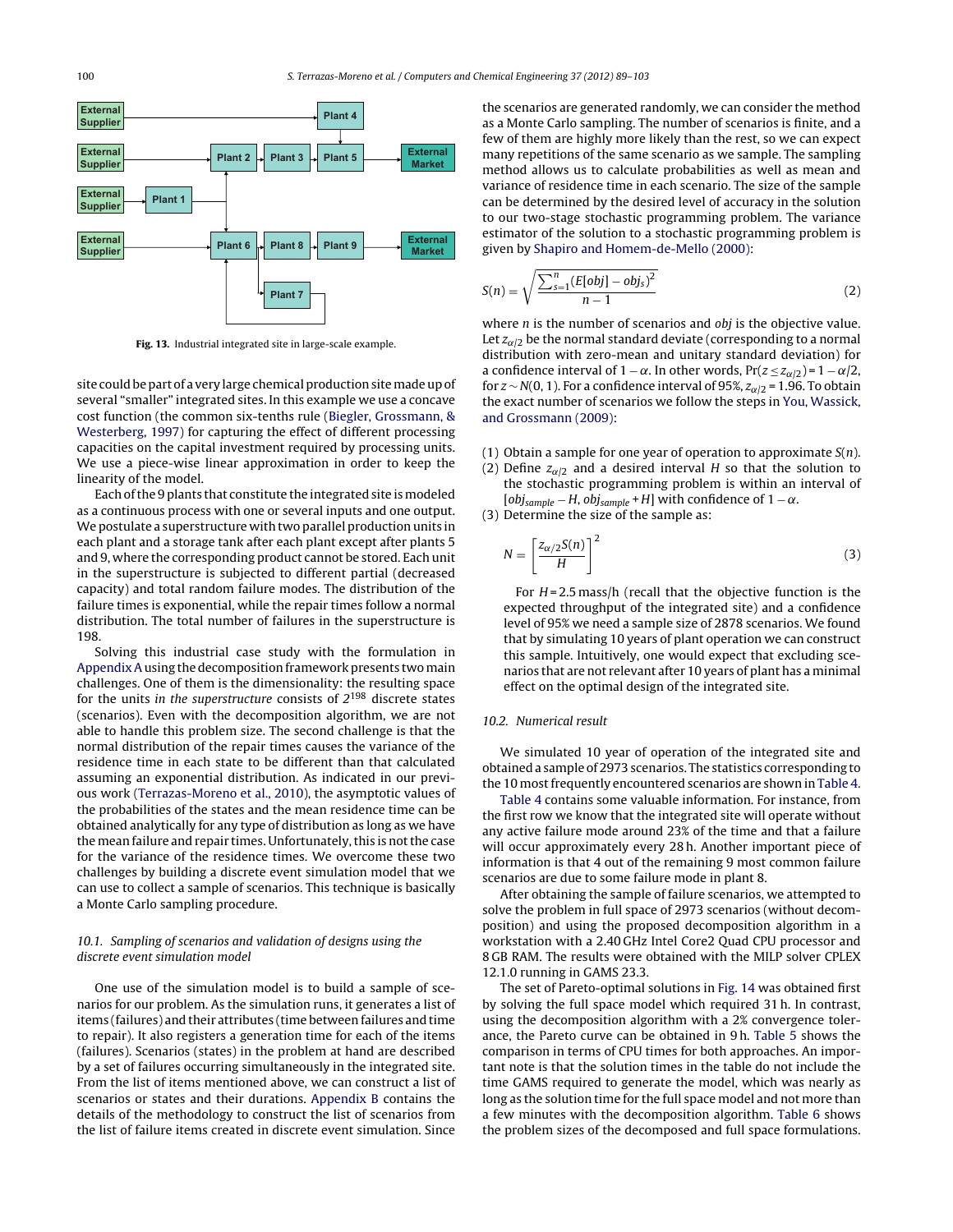| Table 4                                        |
|------------------------------------------------|
| Statistics of most probable failure scenarios. |

| Scenario | Probability | Mean residence time (h) | Frequency of visits $(1/(\hbar \times 10^3))$ | Plants in failure mode |
|----------|-------------|-------------------------|-----------------------------------------------|------------------------|
|          | 0.231       | 28                      | 8.0                                           | None                   |
|          | 0.022       | 23                      | 0.9                                           | Plant 8                |
|          | 0.020       | 20                      | 1.0                                           | Plant 8                |
|          | 0.020       | 25                      | 0.8                                           | Plant 8                |
|          | 0.019       | 27                      | 0.7                                           | Plant 2                |
|          | 0.013       | 18                      | 0.7                                           | Plant 2                |
|          | 0.012       | 21                      | 0.6                                           | Plant 5                |
|          | 0.010       | 25                      | 0.4                                           | Pant 9                 |
|          | 0.009       | 21                      | 0.4                                           | Plant 8                |
| 10       | 0.008       | 28                      | 0.3                                           | Plant 9                |

## Table 5

Performances of decomposition algorithm and full space solution using sample of scenarios.

| Capital investment (k USD) | Full space        |             | Decomposition algorithm |                      |             |
|----------------------------|-------------------|-------------|-------------------------|----------------------|-------------|
|                            | Solution (mass/h) | CPU time(s) | Upper bound (mass/h)    | Lower bound (mass/h) | CPU time(s) |
| \$100,000                  | 5.20              | 1.052       | 5.26                    | 5.16                 | 1.324       |
| \$150,000                  | 46.83             | 4,980       | 47.28                   | 46.35                | 6,431       |
| \$200,000                  | 62.12             | 15.376      | 62.52                   | 61.29                | 3,817       |
| \$220,000                  | 68.30             | 23.271      | 69.27                   | 67.91                | 3.813       |
| \$240,000                  | 70.77             | 12.645      | 71.66                   | 70.26                | 4.277       |
| \$260,000                  | 72.31             | 21.611      | 72.97                   | 71.54                | 3.308       |
| \$280,000                  | 73.27             | 18.082      | 72.95                   | 71.52                | 5.109       |
| \$300,000                  | 73.97             | 15.245      | 74.92                   | 73.46                | 3.080       |
|                            | Total             | 31.18h      |                         | Total                | 8.66h       |

Finally, Table 7 shows the details of three of the Pareto optimal network configurations in Fig. 14.

We carry out a sensitivity analysis around the design corresponding to \$220 MM, following the same procedure outlined in Example 1. The analysis predicts that there is no marginal benefit in increasing the size of the storage tanks and that the design finetuning should focus on small increases on the capacity of plants 1

## Table 6

Problem size corresponding to industrial case study.

|                             | Discrete variables | Cont. variables | Constraints |
|-----------------------------|--------------------|-----------------|-------------|
| Full space                  | 144                | 4.753.154       | 1,864,942   |
| Master problem <sup>a</sup> | 144                | 599.136         | 203.574     |
| Subproblem                  |                    | 4.183.206       | 877.194     |
|                             |                    |                 |             |

<sup>a</sup> Master problem at iteration 1.

## Table 7

10.3. Sensitivity analysis

Optimal designs for different capital investments using a random sample of scenarios.

| Plant | 200 MM USD<br>Average Production Rate<br>$61.29 \text{ mass/h}$ |                                                       |                          | 220 MM USD<br>Average Production Rate<br>67.91 mass/h |                           |                    |
|-------|-----------------------------------------------------------------|-------------------------------------------------------|--------------------------|-------------------------------------------------------|---------------------------|--------------------|
|       | Production units                                                | Capacity per unit (ton/h)                             | Storage size (ton)       | Production units                                      | Capacity per unit (ton/h) | Storage size (ton) |
|       |                                                                 | 74.8                                                  | $\overline{\phantom{m}}$ |                                                       | 88.2                      |                    |
| 2     |                                                                 | 77.1                                                  |                          |                                                       | 87.8                      |                    |
| 3     |                                                                 | 58.7                                                  |                          |                                                       | 64.4                      | 3750               |
|       |                                                                 | 37.5                                                  |                          |                                                       | 42.8                      |                    |
| 5     |                                                                 | 121.7                                                 |                          |                                                       | 126.4                     |                    |
| 6     |                                                                 | 105.23                                                |                          |                                                       | 154.1                     |                    |
|       |                                                                 | 86.0                                                  |                          |                                                       | 117.6                     | 446                |
| 8     |                                                                 | 28.4                                                  |                          |                                                       | 42.4                      | 9                  |
| 9     | 1                                                               | 44.1                                                  |                          |                                                       | 67.6                      |                    |
| Plant |                                                                 | 260 MM USD<br>Average Production Rate<br>71.62 mass/h |                          |                                                       |                           |                    |
|       |                                                                 | Production units                                      |                          | Capacity per unit (ton/h)                             | Storage size (ton)        |                    |
|       |                                                                 | 2                                                     | 73.9                     |                                                       |                           |                    |
|       |                                                                 |                                                       | 96.9                     |                                                       |                           |                    |
| 3     |                                                                 |                                                       | 76.3                     |                                                       | 3750.0                    |                    |
|       |                                                                 |                                                       | 42.8                     |                                                       | 3210.0                    |                    |
| 5     |                                                                 |                                                       | 135.91                   |                                                       |                           |                    |
| 6     |                                                                 |                                                       | 137.7                    |                                                       |                           |                    |
|       |                                                                 |                                                       | 111.0                    |                                                       | 7770.0                    |                    |
| 8     |                                                                 |                                                       | 42.4                     |                                                       | 93                        |                    |
| 9     |                                                                 | 2                                                     | 52.0                     |                                                       |                           |                    |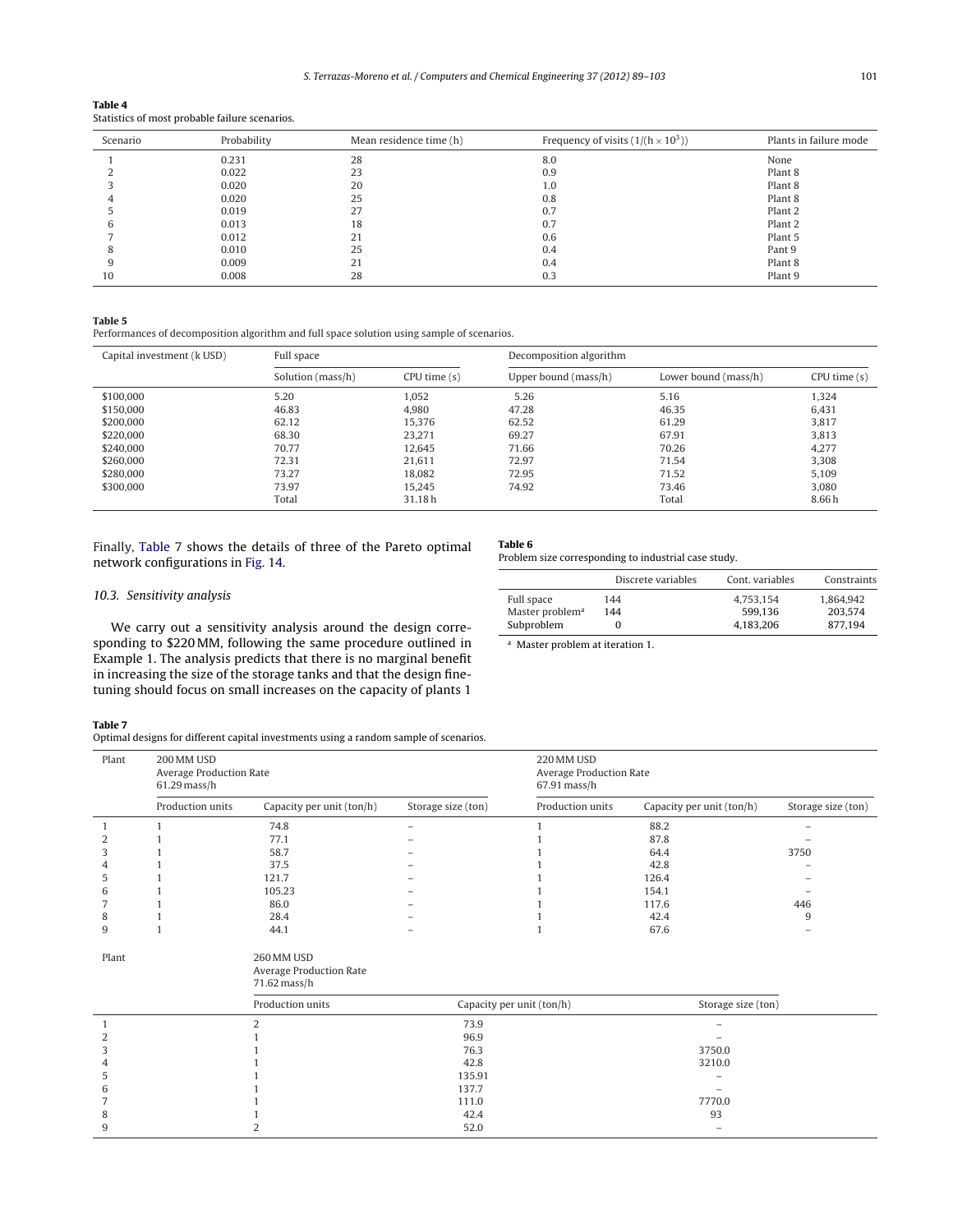

Fig. 14. Pareto-optimal solutions for Example 2 using a random sample of 2973 scenarios.



Fig. 15. Comparison of simulation results vs. optimization results for some Paretooptimal designs.

and 9. The sensitivity analysis with respect to probabilities in failure modes revealed that improving by 5% the ratio of MTBF over MTTR of one of the failure modes in either plant 2 or plant 8 could increase the average production rate from 68 ton/h to close to 70 ton/h. This is consistent with the data in Table 4 where it can be seen that the most frequent failure modes occur in plant 8 and plant 2.

## 10.4. Simulation of the Pareto-optimal designs

We use the same simulation model previously used for obtaining the sample of failure modes to evaluate the performance of the Pareto-optimal designs from the MILP optimization model. As we have indicated before, the simulation model is able to reproduce the real system to a greater extent than the optimization model, given the simplifications that have to be assumed to develop the MILP model. Therefore, simulating the design obtained in the optimization step allows us to observe the average production rate (objective function of the optimization model) of the integrated site under more realistic assumptions than those incorporated in the constraints of the MILP model. Since we perform three simulations per configuration, we report average and standard deviation for each metric. Fig. 15 shows the Pareto-optimal curve obtained through optimization and the corresponding performance fixing the network configuration and capacities in simulation runs. The error bars above and below the points that correspond to simulation are set to one standard deviation obtained when running each point three times. As can be seen, the agreement between the optimization and simulation models is very good.

## 11. Conclusions

In this paper, we have addressed the problem of integrated site design under uncertainty as a two-stage MILP stochastic programming with endogenous uncertainties. In order to overcome the exponential growth in the number of scenarios required for modeling uncertainty, we proposed a decomposition algorithm based on Benders decomposition. Our main contribution is to exploit the problem structure in a way that allows the solution of Benders subproblems in a reduced space. The result is that the number of scenarios required is much smaller than with the full space problem. One of the main advantages of the proposed method is that the decomposed model requires significantly fewer non-anticipativity constraints.

The solution approach was tested in two case studies, one of them being an industrial processing network in which Monte Carlo Sampling was used to reduce the number of states. In the second case study, the decomposition algorithm reduces the solution time for the complete Pareto-set from 31 to 9 h. The integration with discrete rate simulation for validating/refining results increases the likelihood that the algorithmic method presented here will be accepted as a computational tool in an industrial setting.

## Acknowledgments

We acknowledge Jee H. Park from the Process Optimization group at The Dow Chemical Company for his contributions during project discussions, and The Dow Chemical Company for the financial support for this work. We also acknowledge the support of Imagine That, Inc. through the academic software grant.

#### Appendix A. Supplementary data

Supplementary data associated with this article can be found, in the online version, at doi:10.1016/j.compchemeng.2011.10.005.

## References

- Acevedo, J. & Pistikopoulos, E. N. (1998). Stochastic optimization based algorithms for process synthesis under uncertainty. Computers and Chemical Engineering, 22, 647–671.
- BASF. (2010). http://www.basf.com/group/corporate/en/investor-relations/ basfbrief/verbund/ludwigshafen-site Accessed on May 6th, 2010.
- Benders, J. F. (1962). Partitioning procedures for solving mixed variables programming problems. Numerische Mathematik, 4, 238–252.
- Biegler, L. T., Grossmann, I. E. & Westerberg, A. W. (1997). Systematic methods of chemical process design. New Jersey: Prentice Hall.
- Billinton, R. & Allan, R. N. (1992). Reliability evaluation of engineering systems. New York: Plenum Press.
- Chvatal, C. (1983). Linear programming. New York: W.H. Freeman and Company.
- Davies, K. M., & Swartz, C. L. E. (2008). MILP formulations for optimal steady-state buffer level and flexible maintenance scheduling. MASc Thesis. McMaster Uni-
- versity.<br>Dow. (2007). http://news.dow.com/dow\_news/corporate/2007/20070712a.htm Accessed on May 6th 2010.
- Ehrgott, M. (2005). Multicriteria optimization. Heidelberg: Springer Berlin.
- Geoffrion, A. M. (1972). Generalized Benders decomposition. JOTA, 10, 237–260. Goel, V. & Grossmann, I. E. (2006). A class of stochastic programs with decision
- dependent uncertainty. Mathematical Programming (Ser. B), 108, 355–394. Heyman, D. P. & Sobel, M. J. (1982). Stochastic models in operations research New York: McGraw-Hill.
- Ierapetritou, M. G., Acevedo, J. & Pistikopoulos, E. N. (1996). An optimization approach for process engineering problems under uncertainty. Computers and Chemical Engineering, 20, 703–709.
- ILOG. (2011). http://www-01.ibm.com/software/integration/optimization/cplexoptimizer/ Accessed on January 15th 2011.
- Imagine That Inc. (2010). http://www.extendsim.com/index.html Accessed on March 23, 2011.